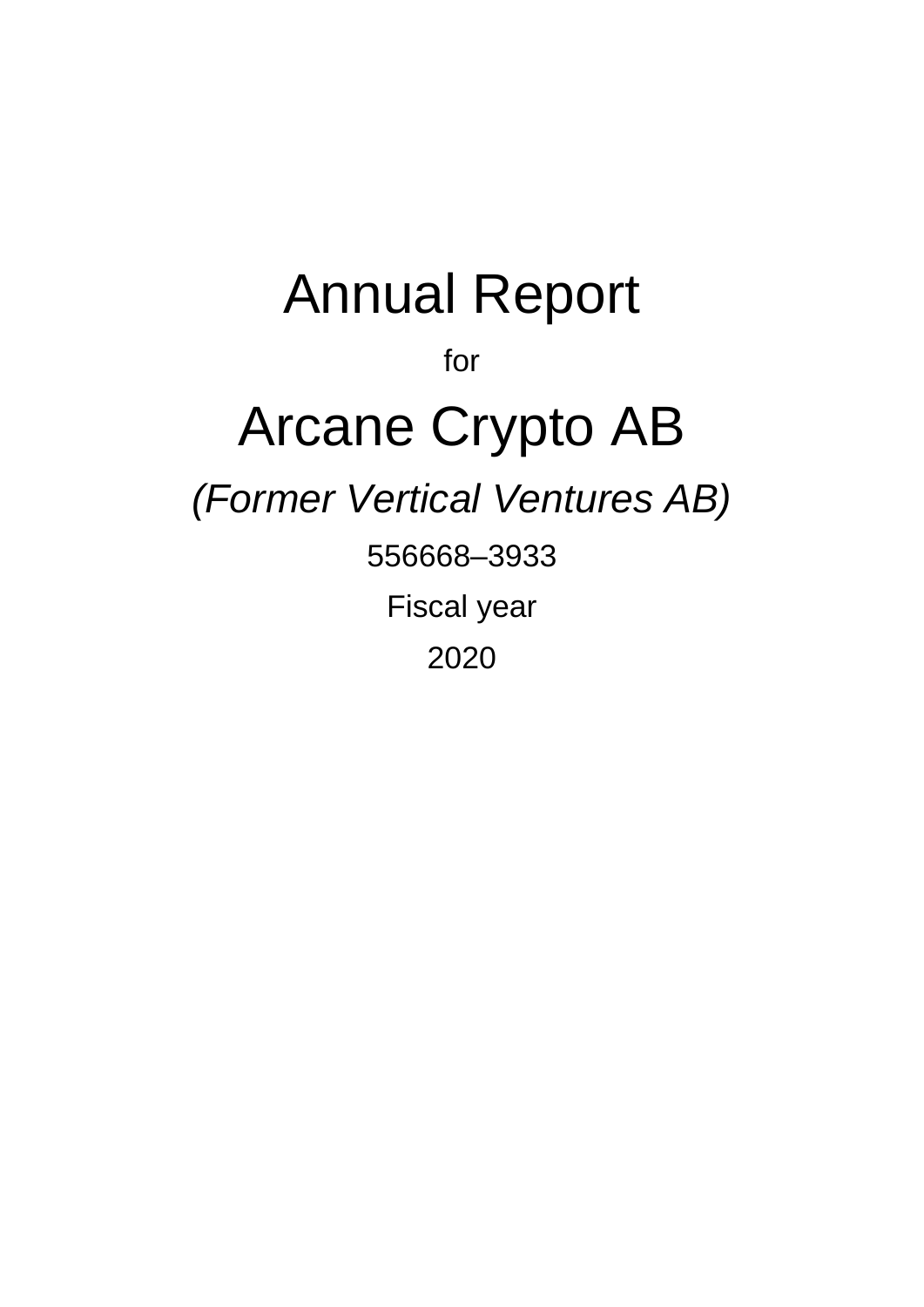# **CONTENTS**

| Note 8-Profit/loss from shares and receivables in group companies23 |  |
|---------------------------------------------------------------------|--|
|                                                                     |  |
|                                                                     |  |
|                                                                     |  |
|                                                                     |  |
|                                                                     |  |
|                                                                     |  |
|                                                                     |  |
|                                                                     |  |
|                                                                     |  |
|                                                                     |  |
|                                                                     |  |
|                                                                     |  |
|                                                                     |  |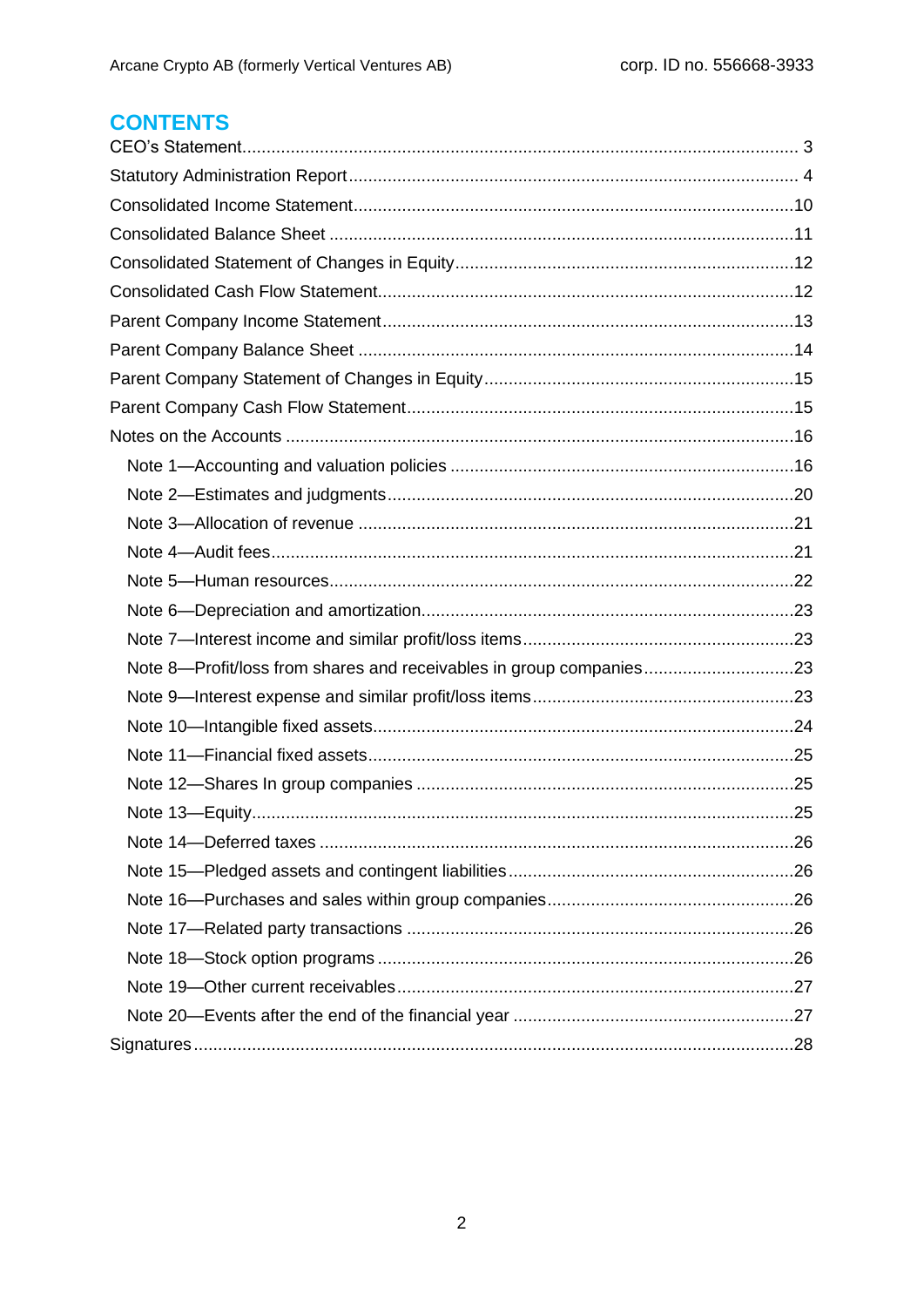# **CEO'S STATEMENT**

This Annual Report recounts some of the final chapters of Vertical Venture AB's old history. As you read this, the reverse acquisition has been completed, the corporate name has been changed to Arcane Crypto AB, and the company is now radically different from the description that follows here.

In the first to second quarters, the company negotiated the acquisition of Tongdow E-Commerce Co. Ltd., a transaction concluded on July 2, 2020. On the same date, the company announced a letter of intent to acquire Arcane Crypto AS. On August 4, 2020, Vertical Ventures entered a share purchase agreement for all the shares of Arcane Crypto through a private placement of 7,327,666,667 shares of Vertical Ventures. In the third quarter, the company initiated a re-listing process on Nasdaq First North, which approved the company with its new operations at the end of December 2020. The acquisition was consummated after approval by an Extraordinary General Meeting (EGM) held on January 11, 2021.

Arcane Crypto AS was founded in 2009, and is a Norwegian limited liability company headquartered in Oslo, Norway. Arcane Crypto operates internationally, with local offices in Stockholm and London. Arcane Crypto's vision is to support the financial systems of the future. Arcane Crypto develops and invests in bitcoin and digital asset projects to build a bridge between the new digital economy and the traditional economy.

By becoming a listed company, Arcane Crypto gains better access to the capital markets, greater recognition in the investor community, and among other stakeholders. This means that we are positioned for further growth. In addition, our ecosystem and infrastructure will benefit from opening up to a wider base of investors.

In summary, this creates a foundation for driving our vision of becoming the leading digital platform for full service in Europe, with the mission of leveraging digital currencies to revolutionize payments.

Torbjørn Bull Jenssen Chief Executive Officer

Stockholm, Sweden, April 2021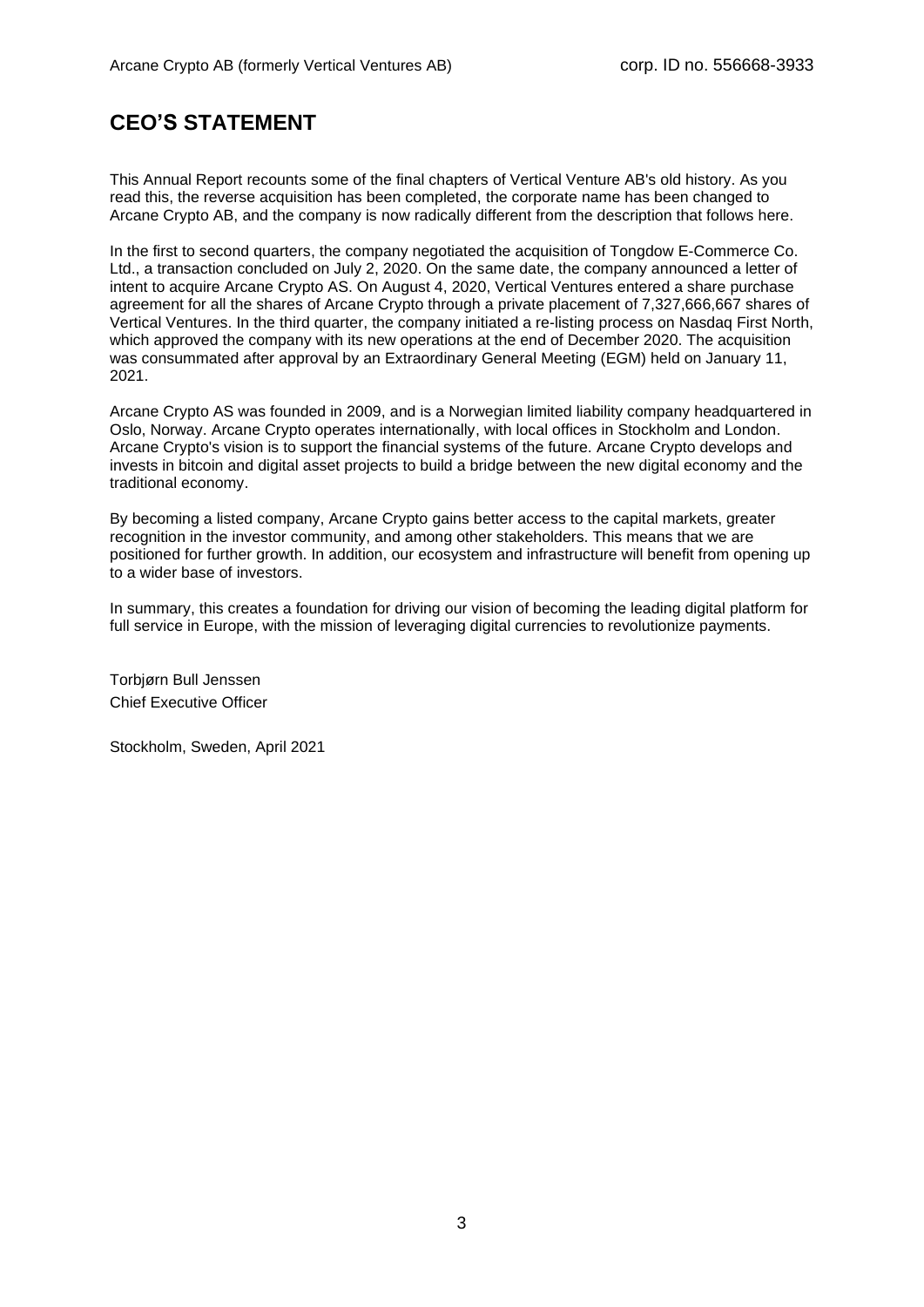# **STATUTORY ADMINISTRATION REPORT**

The Board of Directors and Chief Executive Officer of Arcane Crypto AB, corporate identity number 556668-3933, with registered office in Stockholm, Sweden, hereby present the annual accounts and consolidated accounts for 2020. The English version of the Annual Report is a translation of the original Swedish version. In case of any discrepancy between the versions, the Swedish version shall take precedence.

#### *Operations—general*

Vertical Venture's business concept was to manage projects and enterprises in different market verticals within loyalty through proprietary projects and active joint ownership. Vertical Ventures divested its business, the loyalty platform Wifog, to Transiro Int. AB in autumn 2019. The company subsequently lacked operating activities, but had the ambition to acquire a new business. In the first half-year 2020, the company negotiated the acquisition of Tongdow E-Commerce Co. Ltd., a transaction completed at the midpoint of the year. During the summer, the company signed a letter of intent to acquire Arcane Crypto AS, a company that develops and invests in projects focused on bitcoin and digital assets to build a bridge between the new digital economy and the traditional economy. The transaction was completed at the end of the year through a share purchase agreement for the acquisition of all the shares of Arcane Crypto through a private placement of up to 7,327,666,667 shares of Vertical Ventures. The reverse acquisition was approved by an EGM of Vertical Ventures held on January 11, 2021. Following the completion of the reverse acquisition, Arcane Crypto shareholders have a holding of approximately 93.1 percent of the shares and votes of Vertical Ventures, and Vertical Ventures' existing shareholders have a holding of approximately 6.9 percent of the shares and votes.

Arcane Crypto AS will be consolidated into Arcane Crypto AB effective 2021, and accordingly is not included in the Annual Report for 2020. It should be noted that the Annual Report for 2020 is not representative of Arcane Crypto AB's operations as it covers Vertical Ventures' operations only.

#### *Arcane Crypto AS*

Arcane Crypto AS was founded in 2009, and is a Norwegian limited liability company headquartered in Oslo, Norway. Arcane Crypto, with current business areas since 2018, operates internationally with local offices in Stockholm and London. Arcane Crypto AS has 15 employees.

Preliminary unaudited key figures for the Arcane Crypto AS group: Arcane Crypto AS Group had total sales of KNOK 2,149 in 2020. EBITDA amounted to KNOK -18,201 for the full year 2020. Net profit before tax was KNOK -17,245 for the full year 2020. As of December 31, 2020, Arcane Crypto AS held cash and cash equivalents of KNOK 18,712, total accounts payable of KNOK 6,245 and total equity of KNOK 33,733.

Income from associates and investments (Pure Digital (37.5 percent), Alfaplatta (45 percent), and Trijo (34 percent)) are not consolidated in the Arcane Crypto AS Group, but income from participations in associates will be recognized in the income statement based on the equity method. The investment in L/N markets represents only 7 percent of the company and is reported only as an investment.

#### *Group structure*

The Group consists of the Parent Company Arcane Crypto AB and the wholly owned subsidiary Savey Int. AB, corp. ID no. 559107-2847. As of September 30, 2020, the EGM of the subsidiary G3A AB with corp. ID no. 556572–4621 resolved to put the company into voluntary liquidation and a liquidator was appointed. The company will be liquidated in 2021. Until December 2019, Wifog Sverige AB was included with corp. ID no. 556975-7973.

All companies have their registered offices in Stockholm, Sweden.

#### *Progress of the company's operations, results of operations and financial position*

| ٠ | ı |  |
|---|---|--|

| <b>Group summary</b>          |             | 2020     | 2019      | 2018    | 2017      | 2016      |
|-------------------------------|-------------|----------|-----------|---------|-----------|-----------|
| Net sales                     | <b>KNOK</b> | 3.002    | 5.045     | 8.030   | 7.941     | 9.502     |
| Profit/loss for the<br>period | <b>KNOK</b> | $-2.362$ | $-18.295$ | -15.683 | $-20.606$ | $-23,570$ |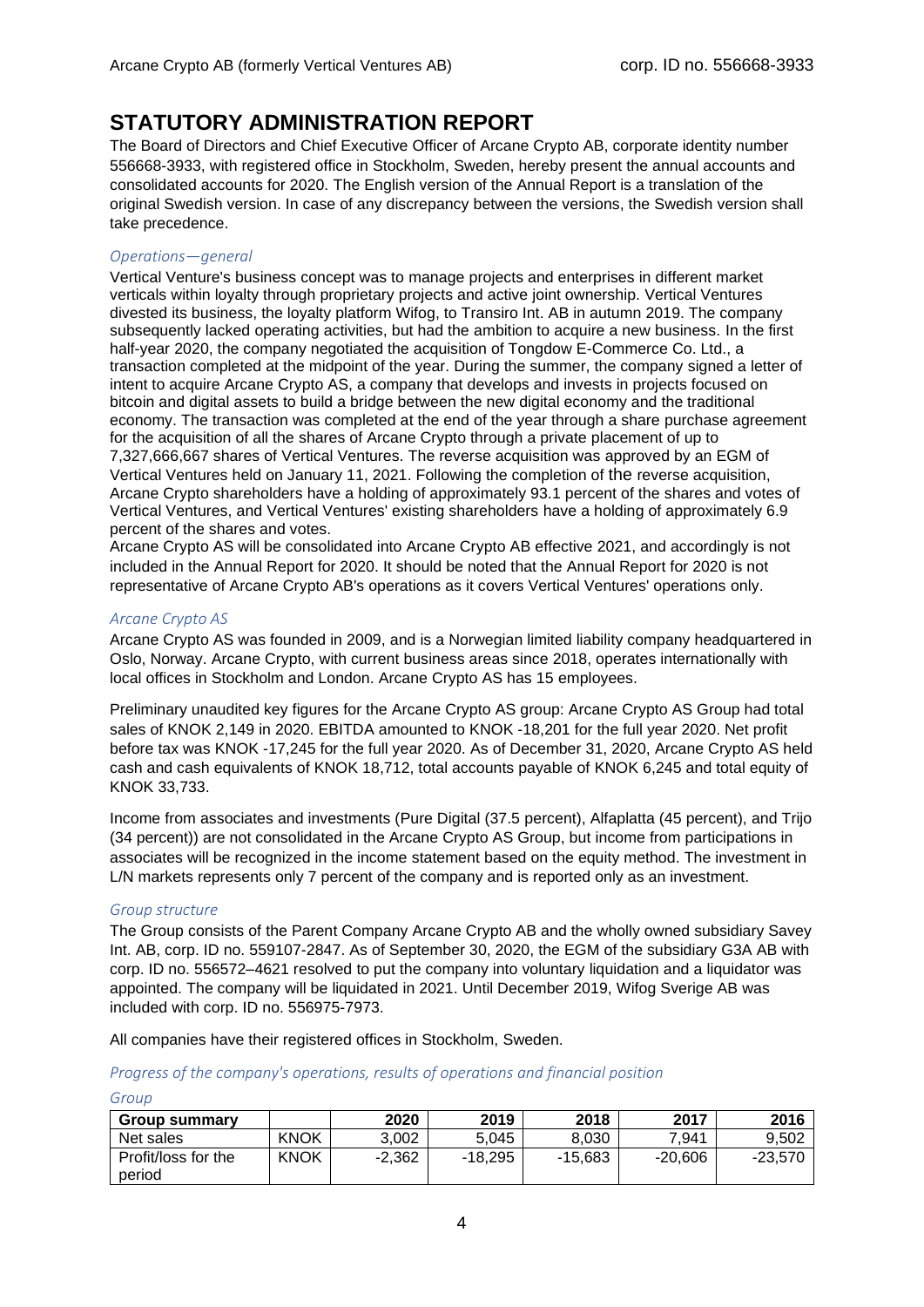| otal<br>assets          | ∖I∩K<br>$\cdot$ .<br>M<br>'N.<br>◡ | con<br>∪∠0.∠ | 70٦<br>$\sim$<br>ື<br>. <u>.</u> . | $\Lambda$ 10<br>ົ<br>- 14<br>-- | 96<br>$\overline{\phantom{0}}$ | $\sim$<br>. –<br>.vv. |
|-------------------------|------------------------------------|--------------|------------------------------------|---------------------------------|--------------------------------|-----------------------|
| ratiol<br>Equity/assets | %                                  | Negative     | _                                  | -<br>. v                        | Negative                       | Negative              |

The above figures for the financial year mainly relate to Arcane Crypto AB—the share being listed on Nasdaq First North, and the company having realigned its strategy at the end of 2019, with the goal of acquiring new businesses. In 2020, the company processed two acquisition projects, Tongdow and Arcane Crypto. The Tongdow process was suspended mid-financial year and subsequently terminated without any acquisition. The Arcane Crypto AB process was consummated, and Arcane Crypto was acquired after the end of the financial year. Financial results in 2020 are due to these acquisition processes, in addition to the listing process required by Nasdaq First North in the event of extensive changes to the company's operating activities. The above financials are not representative of Arcane Crypto AB's expected operations in 2021 and beyond.

Cash flow from operating activities amounted to KSEK -11,329 (-5,222). Cash flow from investing activities amounted to KSEK 10,802 (-775), relating wholly to the divestment of the Transiro Int. AB shares the company received as consideration for the divestment of the operations of Wifog, conducted in 2019. Cash flow from financing activities amounted to KSEK 483 (5,656). At the beginning of 2020, the Group had KSEK 242 in cash and cash equivalents. At the end of 2020, cash and cash equivalents amounted to KSEK 198.

At the beginning of 2020, equity amounted to KSEK 2,182. At the end of 2020, equity amounted to KSEK -181. Readers should note that KSEK 1,595 is recognized as a listing expense in the Group because the acquisition of Arcane Crypto AS is treated as a reverse acquisition, with this expense recognized as a deferred expense related to shares of subsidiaries of the Parent Company.

The number of employees at the end of the period was 0 (1).

| <b>Parent Company -</b><br>summary |             | 2020   | 2019      | 2018     | 2017       | 2016      |
|------------------------------------|-------------|--------|-----------|----------|------------|-----------|
| Net sales                          | <b>KNOK</b> | 3,000  | 2.225     | 7.866    | 2.341      | 1,937     |
| Profit/loss for the<br>period      | <b>KNOK</b> | $-718$ | $-42,873$ | $-2,294$ | $-177.847$ | $-23,846$ |
| Total assets                       | <b>KNOK</b> | 5,027  | 12,716    | 46,720   | 18,986     | 165,512   |
| Equity/assets ratio]               | $\%$        | 25     | 15        | 58       | Negative   | 84        |

*Parent Company*

In the second half-year 2020, the Parent Company provided expertise and resources in the acquisition process and the marketplace's requirements for measures due to the change of operating activities, which generated a revenue item. The net revenue of SEK 3 million reported relates to Arcane Crypto AS. At the beginning of 2020, the Parent Company had KSEK 60 in cash and cash equivalents. At the end of 2020,cash and cash equivalents amounted to KSEK 160.

At the beginning of 2020, equity amounted to KSEK 1,959. At the end of 2020, equity amounted to KSEK 1,241. Readers should note that KSEK 1,595 is recognized as a deferred expense related to shares of subsidiaries in the Parent Company and recognized as a listing expense in the Group due to the acquisition of Arcane Crypto AS being treated as a reverse acquisition.

#### *Significant events in the financial year*

Vertical Venture's business concept was to manage projects and enterprises in different market verticals within loyalty through proprietary projects and active joint ownership. Vertical Ventures divested its business, the loyalty platform Wifog, to Transiro Int. AB in autumn 2019. In the first halfyear 2020, the company negotiated the acquisition of Tongdow E-Commerce Co. Ltd., a transaction completed at the midpoint of the year.

During the summer, the company signed a letter of intent to acquire Arcane Crypto AS, a company that develops and invests in projects focused on bitcoin and digital assets to build a bridge between the new digital economy and the traditional economy. The transaction was completed at the end of the year through a share purchase agreement for the acquisition of all the shares of Arcane Crypto AS through a private placement of up to 7,327,666,667 shares of Vertical Ventures. The reverse acquisition was approved by an EGM of Vertical Ventures held on January 11, 2021. Following the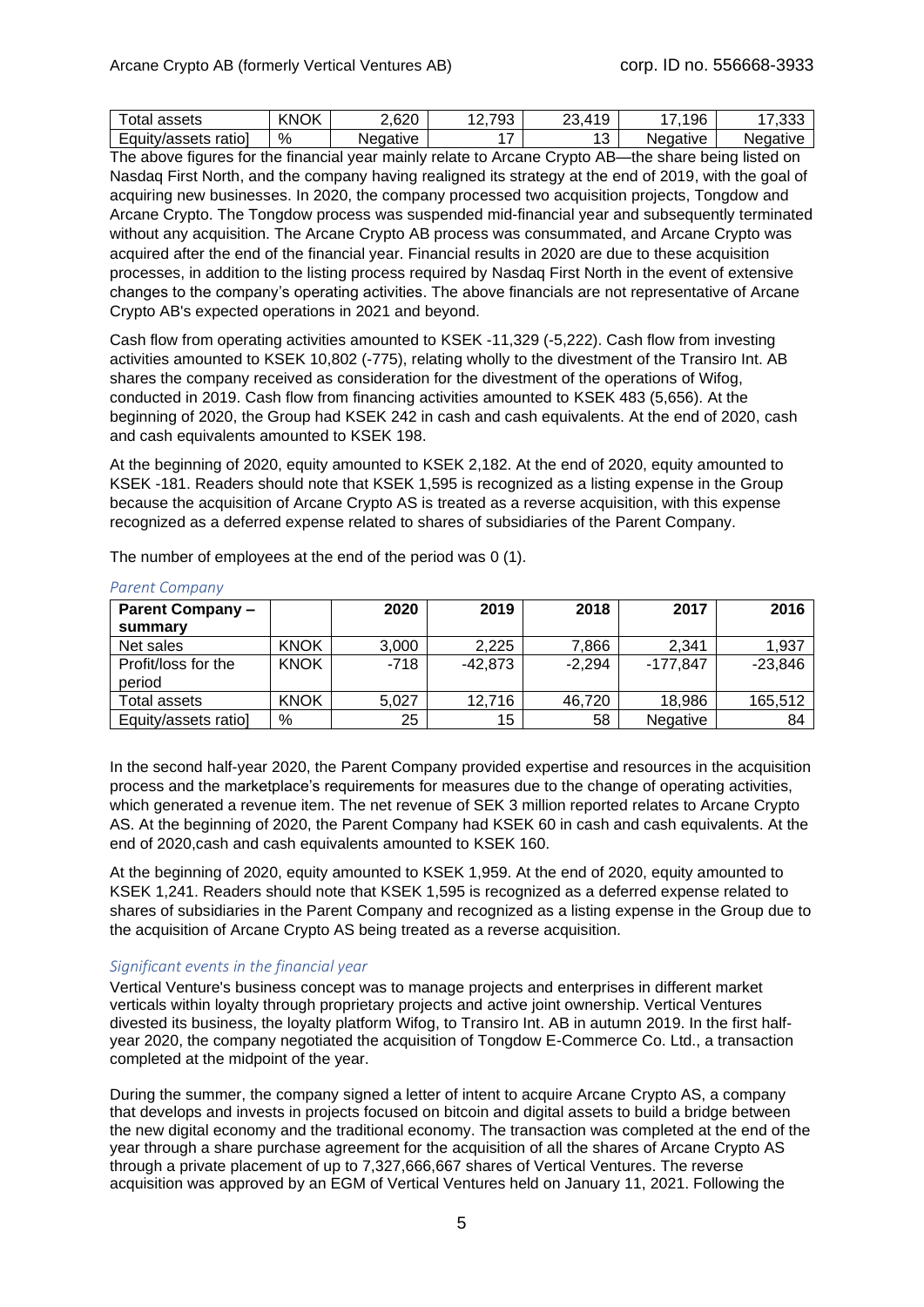completion of the reverse acquisition, Arcane Crypto AS shareholders have a holding of approximately 93.1 percent of the shares and votes of Vertical Ventures, and Vertical Ventures' existing shareholders have a holding of approximately 6.9 percent of the shares and votes. Arcane Crypto AS will be consolidated into Arcane Crypto AB effective 2021, and accordingly is not included in the Annual Report for 2020. Readers should note that the Annual Report for 2020 is not representative of Arcane Crypto AB's operations as it covers Vertical Ventures' operations only. For a more detailed description of Arcane Crypto's operations after the acquisition, see note 20 of this Annual Report.

#### *Significant events after the end of the financial year*

An EGM was held on January 11, 2021 where:

- The EGM resolved to adopt new Articles of Association.
- The EGM approved the acquisition of all the shares of Arcane Crypto AS.
- The EGM resolved on the election of Jonatan Raknes, Viggo Leisner, Kristian Kirkegaard and Anna Svahn as Directors for the period until the next Annual General Meeting (AGM), and the election of Jonatan Raknes as Chairman of the Board. The new Board of Directors replaces Fredrik Crafoord, Jonas Litborn and Tommy Carlstedt, who have made their seats on the Board available.
- The EGM resolved to authorize the Board of Directors to issue shares, warrants and/or convertibles. Payment may be made in cash, in kind, by set-off or subject to other conditions. The number of shares of the company may be increased by a maximum of 2,500,000,000 under this authorization.
- The purchase consideration for the Arcane transaction amounts to SEK 326,651,900, and the acquisition was settled through a new issue of 7,258,931,122 new shares of the Company at a subscription price of SEK 0.045 per share (the "Remuneration Shares"). The terms and conditions of the issue of Remuneration Shares, which are for shareholders of Arcane Crypto AS, are stated in the notice convening the EGM that approved the Arcane transaction.

The new Board of Directors elected at the EGM took up office on 14 January2021, at the same time as the new shares were registered at the Swedish Companies Registration Office, whereupon Torbjørn Bull Jenssen was immediately appointed Chief Executive Officer of the Company.

Vertical Ventures AB's corporate name-change to Arcane Crypto AB was registered, and the first day of trading under the new name was February 5, 2021.

The acquisition of Arcane Crypto AS is treated as a reverse acquisition, with the acquisition price determined by the latest market price for payment. On completion, the market price of Vertical Ventures' share on January 11, 2021 was SEK 0.235 per share, corresponding to an acquisition price of SEK 1,832,765,828. The total market capitalization of Vertical Ventures as of January 11, 2021 was SEK 126,917,014. The transaction is recognized as a reverse acquisition in the consolidated accounts, and Vertical Ventures considered as the acquired entity. The price for Arcane Crypto to acquire Vertical Ventures is equal to the market capitalization of Vertical Ventures on the transaction date. Because Vertical Ventures has no operating activities, the surplus value of the purchase consideration is accounted as a listing expense.

Arcane Crypto AS ("Arcane") increases its ownership in Puremarkets Ltd. ("Puremarkets") to 37.5 percent, from 35 percent.

Arcane Crypto AB carried out a private placement, in which Lucerne Capital Management and Klein Invest AS subscribed for 99,000,000 new ordinary shares of the Company at a subscription price of SEK 0.5 per share (LCM to subscribe for 66,000,000 new shares, Klein Invest to subscribe for 33,000,000 new shares). LCM and Klein Invest also received warrants free of charge to subscribe for up to an additional 49,500,000 shares (LCM to subscribe for 33,000,000 new shares, Klein Invest to subscribe for 16,500,000 new shares). Each warrant will entitle the holder to subscribe for one newly issued share of the Company prior to February 17, 2022 at a subscription price of SEK 0.50 per share.

Arcane is executing its previously announced acquisition of all the shares of Kaupang Krypto AS from Bulltech AS, with consideration mainly consisting of (i) NOK 1,000,000 in cash and (ii) NOK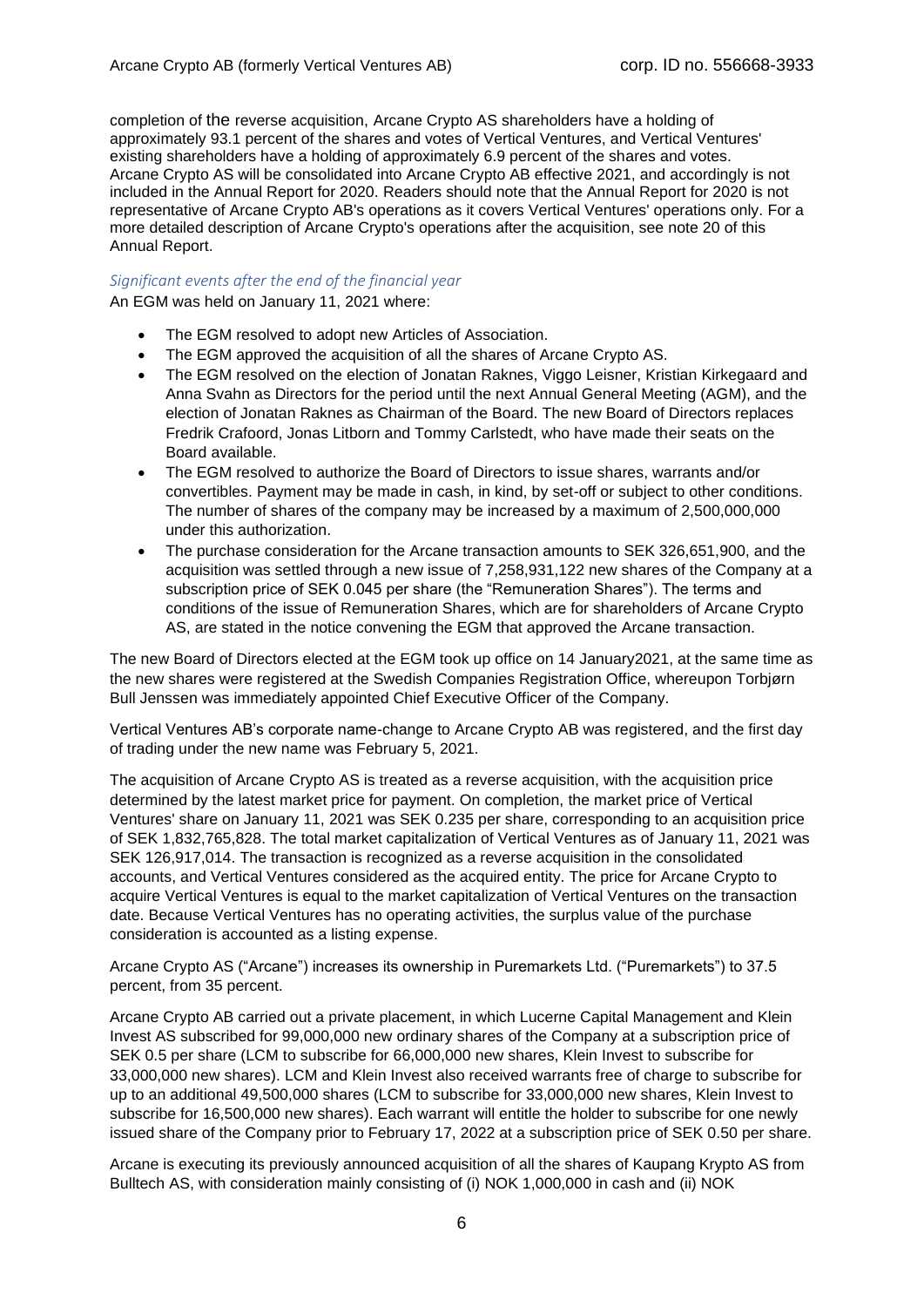18,500,000 to be offset against 155,718,793 shares (the "Consideration Shares") of Arcane Crypto (based on the volume-weighted average price of Arcane Crypto's share sixty (60) trading days prior to signing the share purchase agreement).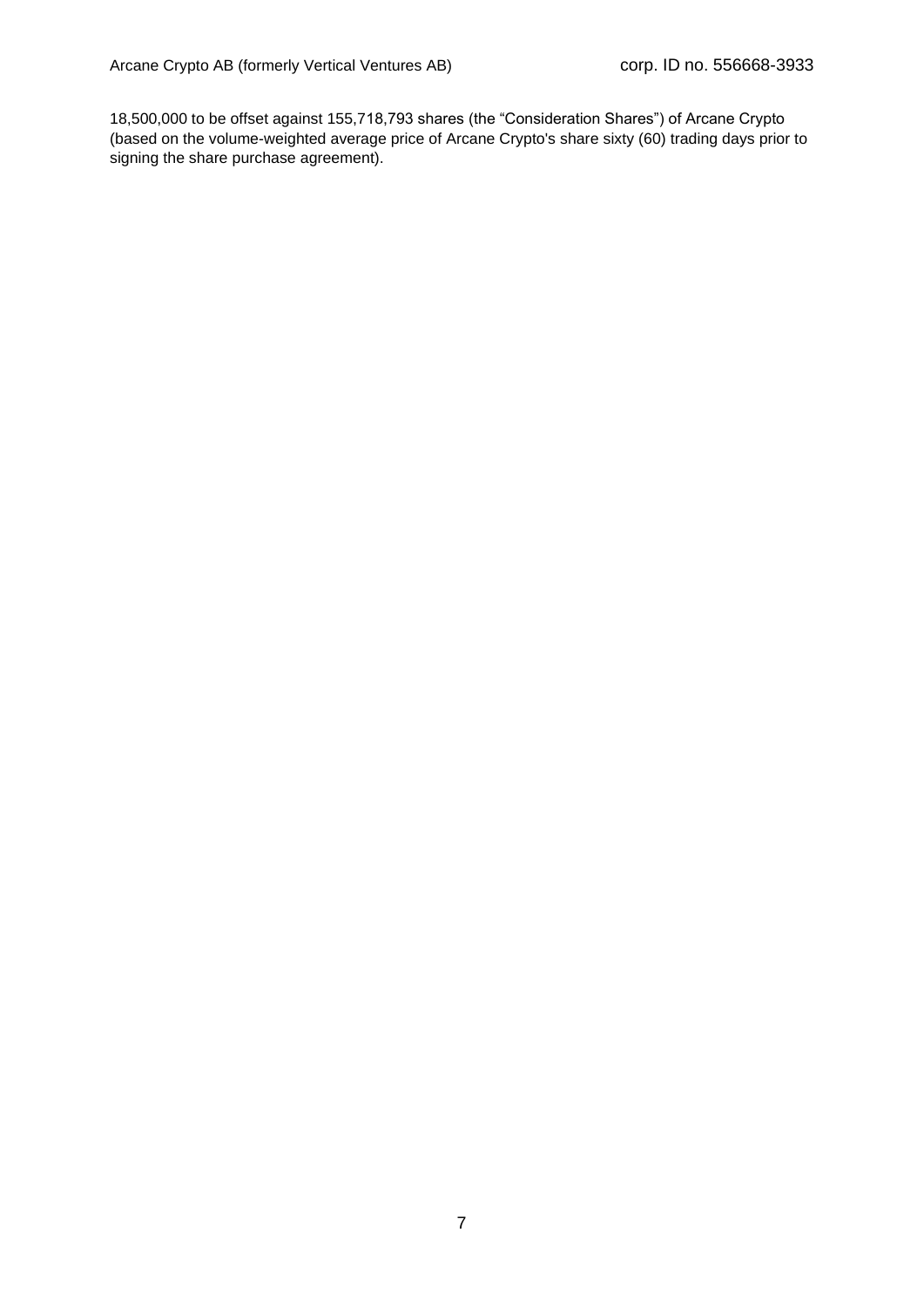#### *The share*

At the reporting date, the total number of shares is 540,072,401 with a quota value of SEK 0.05 per share. The shares are traded with the ticker ARCANE and ISIN code SE0007614722.

The company's shares trade on Nasdaq First North. Mangold Fondkommission AB, tel. +46 (0)8 503 01550, e-mail: ca@mangold.se is the company's Certified Adviser.

The largest shareholders as of December 30, 2020:

| Shareholder<br>Gimle Invest AS   | No. of shares<br>30,000,000 | Prop. of equity<br>5.55% |
|----------------------------------|-----------------------------|--------------------------|
| <b>Crafoord Capital Partners</b> | 27,981,910                  | 5.18%                    |
| <b>Tiger City AS</b>             | 18,000,000                  | 3.33%                    |
| <b>Fredrik Crafoord</b>          | 15,400,000                  | 2.85%                    |
| Donap Advokat AB                 | 14,223,258                  | 2.63%                    |
| Hussain Khan                     | 14,000,000                  | 2.59%                    |
| Fender Eiendom AS                | 11,270,988                  | 2.09%                    |
| Other                            | 409,196,245                 | 75.77%                   |
| Total number of shares           | 540.072.401                 | 100.0%                   |

After the end of the financial year, 99,000,000 shares and 49,500,000 warrants had been issued, and just under 156,000,000 shares are being registered, as stated under significant events after the end of the financial year.

#### *Risks*

Arcane Crypto AB has historically operated with significant losses, and it is not certain that the operation will achieve positive earnings in future. Accordingly, an investment in the Company is associated with high risk and should be evaluated carefully. The company's ability to satisfy future needs for capital depends largely on the operation's ability to generate earnings. The possibility that it takes longer than expected for the Company to generate achieve positive cash flow cannot be ruled out. There can be no guarantee that future needs for capital will not arise. Nor can there be any guarantee that the company will be able to secure the necessary capital if such need arises. The Group consists of a small organization, and accordingly can be considered highly dependent on a few key individuals.

Arcane Crypto AS operates in the crypto industry, which is still largely unregulated and subject to constant and rapid technological and regulatory change. This uncertainty relates largely to progress of crypto markets, including their future scale, and accordingly, the future success of the company's operations is difficult to predict. The legal status of cryptocurrencies varies from country to country and is very much in transition. There is a lack of consensus in the regulation of cryptocurrencies in Europe. Future regulatory or political developments may adversely affect cryptocurrency markets, and ultimately, their pricing.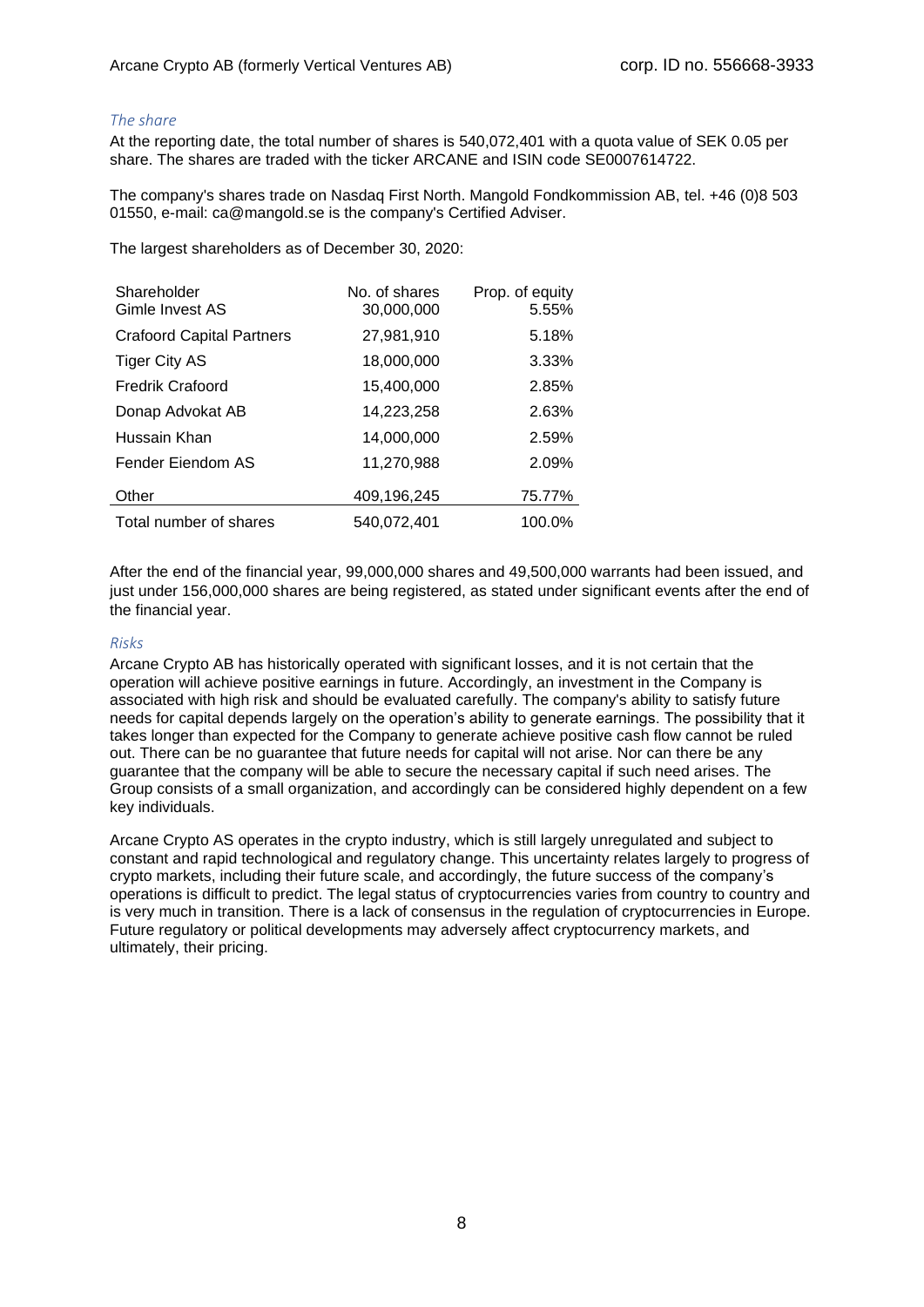#### *Financing*

Arcane Crypto AB carried out a private placement after the end of the financial year, in which Lucerne Capital Management and Klein Invest AS subscribed for 99,000,000 new ordinary shares of the Company at a subscription price of SEK 0.5 per share, raising the Company SEK 49.5 million before issue expenses.

Taking into account these issues and the liquidity thus raised, the opinion of the Board of Directors is that the prospects for continuing operations in coming financial years are good.

#### *Proposed appropriation of profit/loss*

The following funds are available to the Annual General Meeting:

| Share premium reserve<br>Profit/loss brought forward<br>Profit/loss for the year                    | <b>SEK</b> | 319,114,935<br>$-319,126,665$<br>- 718,185<br>$-729,915$ |
|-----------------------------------------------------------------------------------------------------|------------|----------------------------------------------------------|
| The Board of Directors proposes that these funds are<br>appropriated as follows:<br>Carried forward | <b>SEK</b> | - 729,915<br>- 729,915                                   |

The company's Results of operations and financial position otherwise are illustrated in the following Income Statement and Balance Sheet.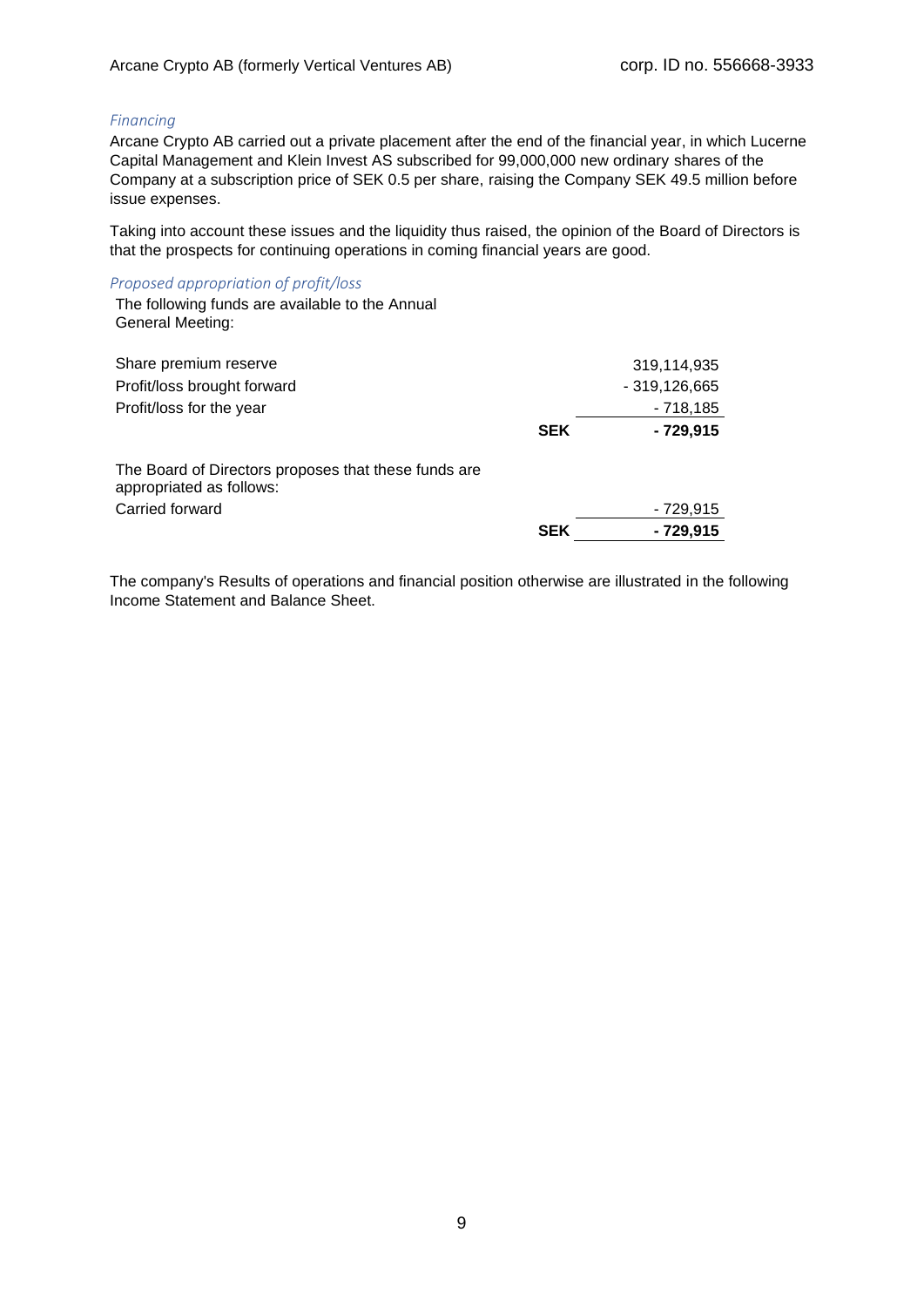# **CONSOLIDATED INCOME STATEMENT**

|                                                                  |                | Jan. 1, 2020 - | Jan. 1, 2019 - |
|------------------------------------------------------------------|----------------|----------------|----------------|
| <b>SEK 000</b>                                                   | <b>Note</b>    | Dec. 31, 2020  | Dec. 31, 2019  |
|                                                                  |                |                |                |
| Net sales                                                        | 3              | 3,002          | 5,045          |
| Work performed by the company for its own use and<br>capitalized | 3              |                | 775            |
| Other operating income                                           | 3              | 6              | 3,612          |
| <b>Total operating income</b>                                    |                | 3,008          | 9,432          |
|                                                                  |                |                |                |
| <b>Operating expenses</b>                                        |                |                |                |
| Direct costs                                                     |                |                | $-2,753$       |
| Other external expenses                                          | 4, 17          | $-4,501$       | $-17,685$      |
| Personnel expenses                                               | 5              | 185            | $-3,044$       |
| Amortization of intangible fixed assets                          | 6              |                | $-3,599$       |
| <b>Total operating expenses</b>                                  |                | $-4,316$       | $-27,081$      |
| <b>Operating profit/loss</b>                                     |                | $-1,308$       | $-17,649$      |
| <b>Profit from financial items</b>                               |                |                |                |
| Interest income and similar profit/loss items                    | $\overline{7}$ | 668            |                |
| Interest expense and similar profit/loss items                   | 9              | $-1,723$       | $-646$         |
| <b>Profit/loss from financial items</b>                          |                | $-1,054$       | $-646$         |
|                                                                  |                |                |                |
| Profit/loss after financial items and before tax                 |                | $-2,363$       | $-18,295$      |
| Tax on profit for the year                                       |                |                |                |
| Profit/loss for the year                                         | 14             | $-2,363$       | $-18,295$      |
|                                                                  |                |                |                |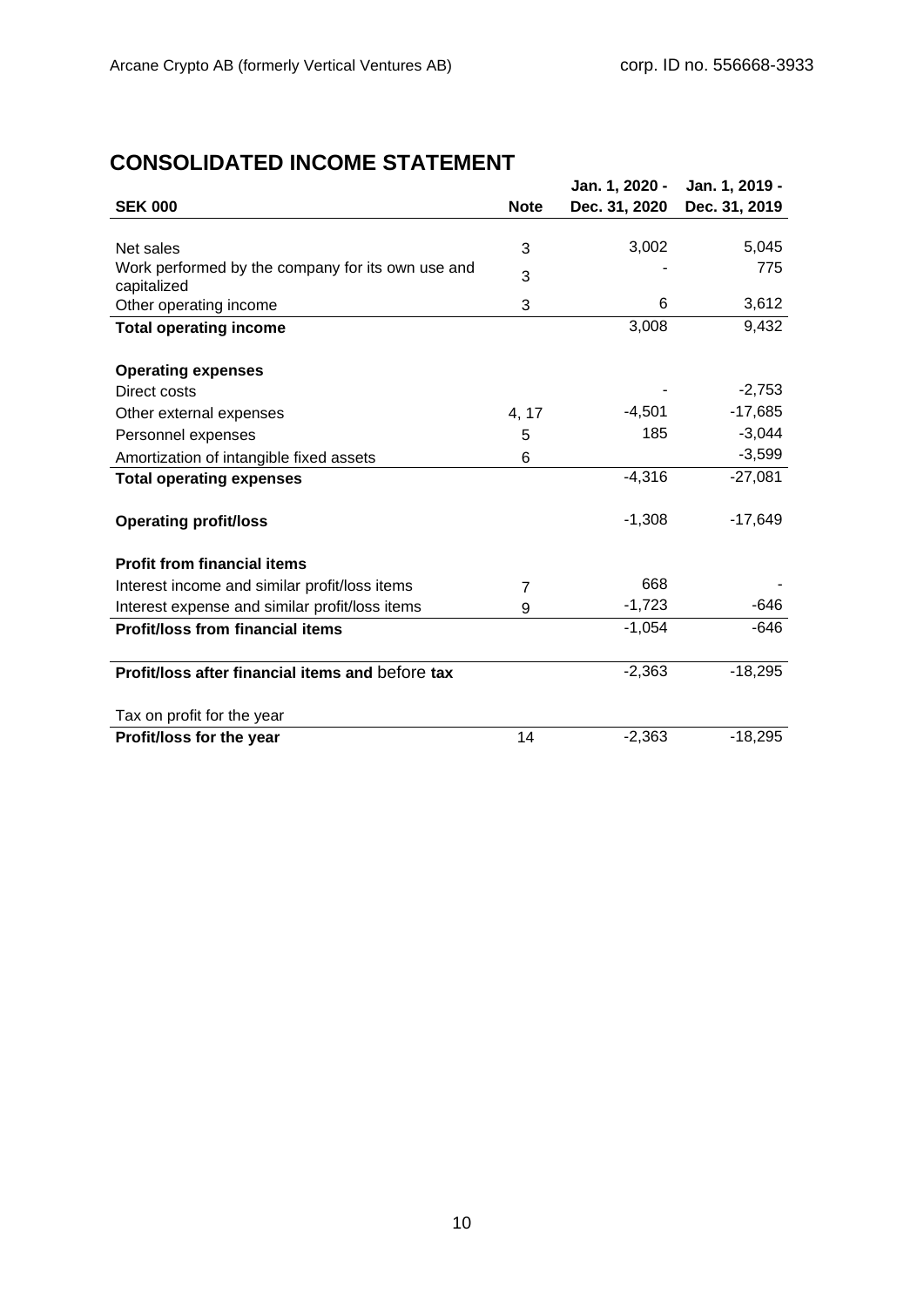# **CONSOLIDATED BALANCE SHEET**

| <b>Note</b> | Dec. 31, 2020 | Dec. 31, 2019 |
|-------------|---------------|---------------|
|             |               |               |
|             |               |               |
|             |               |               |
|             |               |               |
|             |               |               |
|             |               |               |
|             | 2,100         | 208           |
| 19          | 155           | 12,316        |
|             | 167           | 27            |
|             | 2,422         | 12,551        |
|             |               |               |
|             | 198           | 242           |
|             | 2,620         | 12,793        |
|             |               |               |
|             | 2,620         | 12,793        |
|             |               |               |
| 13, 18      |               |               |
|             | 1,971         | 27,004        |
|             | 87,441        | 87,441        |
|             | $-89,593$     | $-112,263$    |
|             | $-181$        | 2,182         |
|             |               |               |
|             |               |               |
|             | 407           | 1,761         |
|             | 1,500         | 5,373         |
|             | 461           | 1,017         |
|             | 433           | 2,460         |
|             | 2,801         | 10,611        |
|             |               |               |
|             | 10            |               |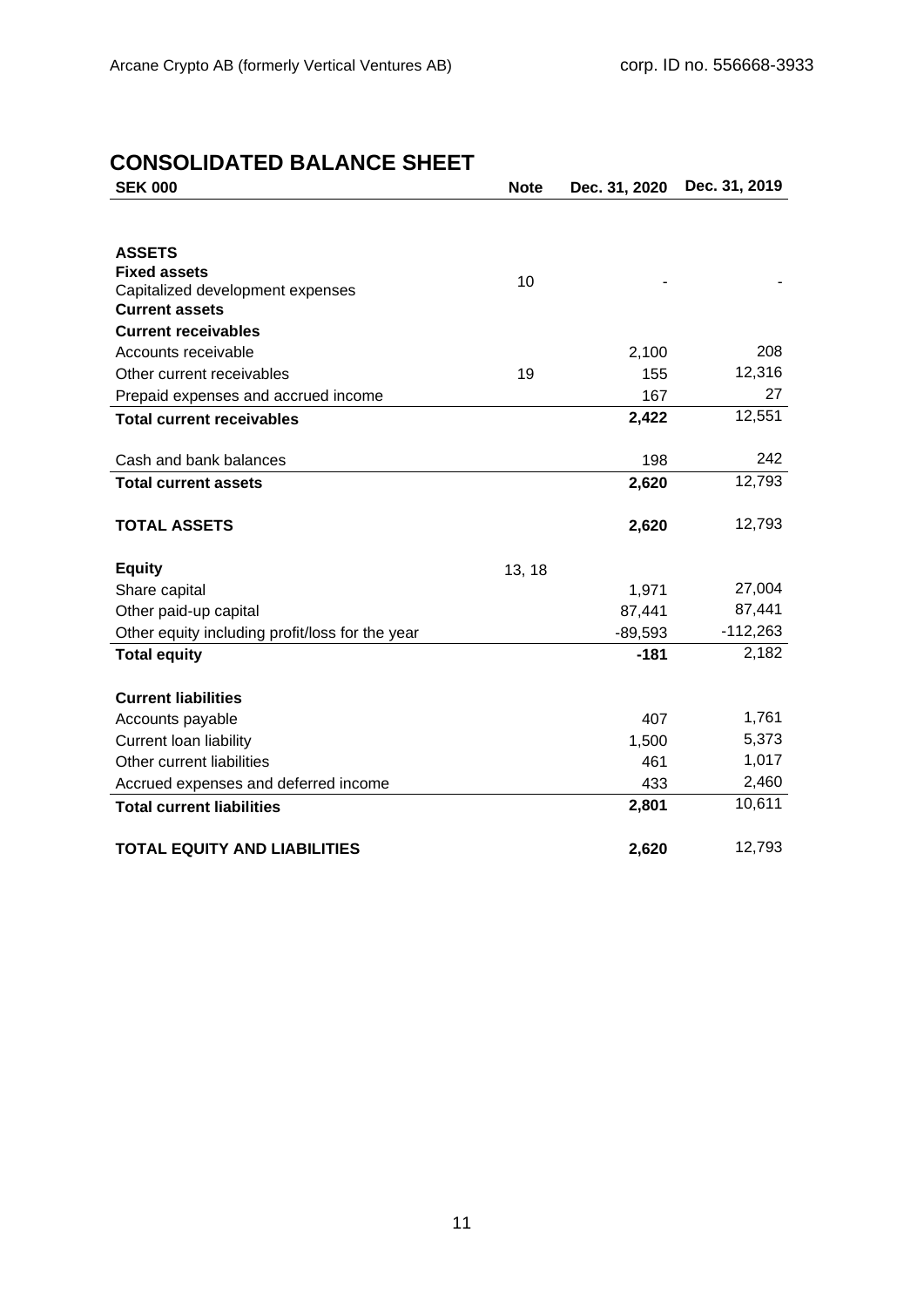# **CONSOLIDATED STATEMENT OF CHANGES IN EQUITY**

| <b>Equity, Dec. 31, 2020</b> | 1.971         | 87,441                   | $-89,593$                                         | $-181$    |
|------------------------------|---------------|--------------------------|---------------------------------------------------|-----------|
| Profit/loss for the year     |               |                          | $-2,363$                                          | $-2,363$  |
| Reduction of share capital   | $-25,033$     |                          | 25 0 33                                           | 0         |
| <b>Equity, Dec. 31, 2019</b> | 27,004        | 87,441                   | $-112,263$                                        | 2,182     |
| Profit/loss for the year     |               |                          | $-18.295$                                         | $-18,295$ |
| <b>Issue expenses</b>        |               | 5,000                    |                                                   | $-5,000$  |
|                              |               |                          |                                                   |           |
| New share issue              | 14,052        | 8,430                    |                                                   | 22,482    |
| <b>Equity, Dec. 31, 2018</b> | 12,952        | 84,010                   | $-93,968$                                         | 2,994     |
| <b>SEK 000</b>               | Share capital | Other paid-up<br>capital | Other equity incl.<br>profit/loss for the<br>year | Total     |

# **CONSOLIDATED CASH FLOW STATEMENT**

|                                                                          |             | Jan. 1, 2020 - | Jan. 1, 2019 - |
|--------------------------------------------------------------------------|-------------|----------------|----------------|
| <b>SEK 000</b>                                                           | <b>Note</b> | Dec. 31, 2020  | Dec. 31, 2019  |
| <b>Operating activities</b>                                              |             |                |                |
| <b>Operating profit/loss</b>                                             |             | $-1,308$       | $-17,649$      |
| Adjustments for non-cash items                                           |             | $-1,354$       | 13,142         |
| Interest received                                                        |             | 0              | 0              |
| Interest paid                                                            |             | $-184$         | $-2,058$       |
| Cash flow from operating activities before changes<br>in working capital |             | $-2,846$       | $-6,565$       |
| Increase/decrease in operating receivables                               |             | $-673$         | $-1,514$       |
| Increase/decrease in operating liabilities                               |             | $-7,810$       | 2,857          |
| <b>Cash flow from operating activities</b>                               |             | $-11,329$      | $-5,222$       |
| <b>Investments</b>                                                       | 9           |                |                |
| Purchase of financial/intangible fixed assets                            |             | $-494$         | $-775$         |
| Sale of financial fixed assets                                           |             | 11,296         |                |
| <b>Cash flow from investing activities</b>                               |             | 10,802         | -775           |
| <b>Financing activities</b>                                              |             |                |                |
| New share issue                                                          |             |                | 6,199          |
| Issue expenses                                                           |             |                | $-115$         |
| <b>Borrowings</b>                                                        |             | 1,500          | 3,450          |
| Repayment of loans                                                       |             | $-1,017$       | $-3,878$       |
| <b>Cash flow from financing activities</b>                               |             | 483            | 5,656          |
| Increase/decrease in cash and cash equivalents                           |             | $-44$          | $-341$         |
| Cash and cash equivalents at beginning of year                           |             | 242            | 583            |
| Cash and cash equivalents at end of year                                 |             | 198            | 242            |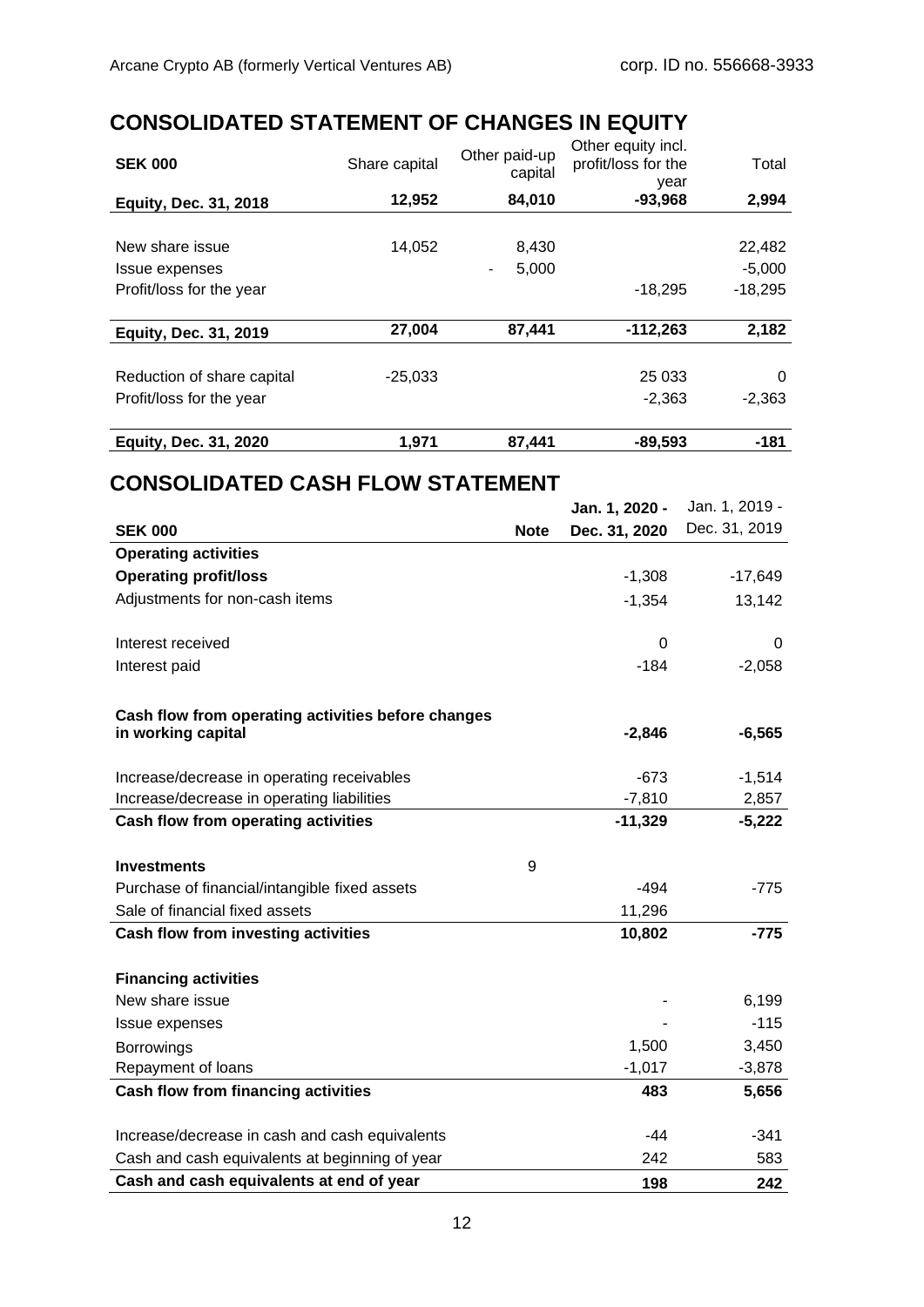# **PARENT COMPANY INCOME STATEMENT**

|                                                               |             | Jan. 1, 2020 - | Jan. 1, 2019 - |
|---------------------------------------------------------------|-------------|----------------|----------------|
| <b>SEK 000</b>                                                | <b>Note</b> | Dec. 31, 2020  | Dec. 31, 2019  |
|                                                               |             |                |                |
| Net sales                                                     | 3           | 3,000          | 2,225          |
| Work performed by the company on behalf of other              |             |                |                |
| parties and capitalized                                       | 3           |                | 775            |
| <b>Total operating income</b>                                 |             | 3,000          | 3,000          |
|                                                               |             |                |                |
| <b>Operating expenses</b>                                     |             |                |                |
| Other external costs                                          | 4, 16, 17   | $-2,409$       | -17,691        |
| Personnel expenses                                            | 5           | $-258$         | -82            |
| Depreciation and amortization                                 | 6           |                | $-11,989$      |
| <b>Total operating expenses</b>                               |             | $-2,667$       | $-29,762$      |
|                                                               |             |                |                |
| <b>Operating profit/loss</b>                                  |             | 333            | $-26,762$      |
|                                                               |             |                |                |
| <b>Profit/loss from financial items</b>                       |             |                |                |
| Profit/loss from shares and receivables in group<br>companies | 8           |                | $-15,473$      |
| Interest income and similar profit/loss items                 | 7           | 669            |                |
| Interest expense and similar profit/loss items                | 9           | $-1,720$       | $-638$         |
| <b>Total financial items</b>                                  |             | $-1,051$       | $-16,111$      |
|                                                               |             |                |                |
| <b>Profit /loss after financial items</b>                     |             | $-718$         | $-42,873$      |
|                                                               |             |                |                |
| Tax on profit for the year                                    |             | 0              | 0              |
| Profit/loss for the year                                      | 14          | $-718$         | $-42,873$      |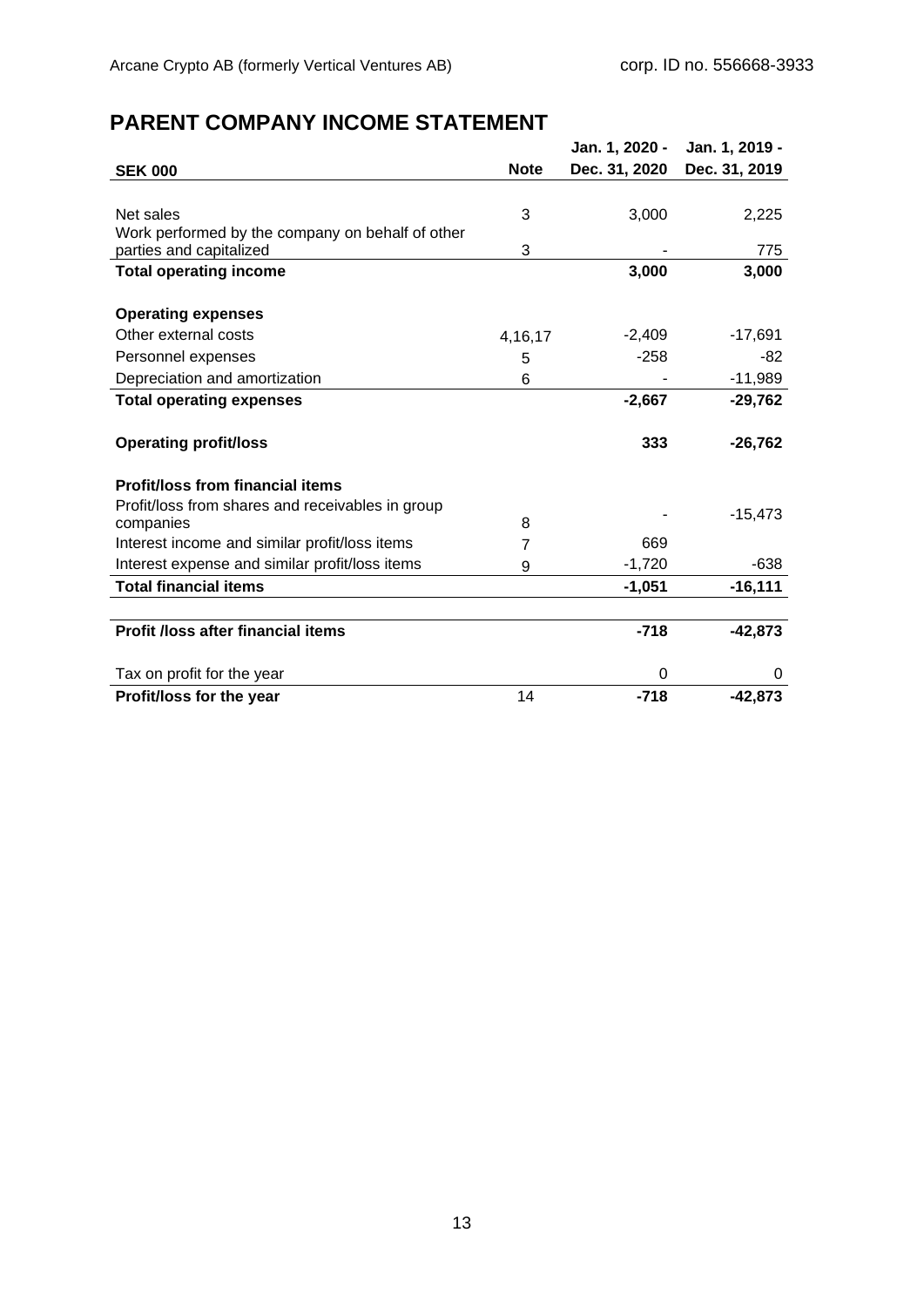# **PARENT COMPANY BALANCE SHEET**

| <b>SEK 000</b>                       | <b>Note</b> | Dec. 31, 2020        | Dec. 31, 2019 |
|--------------------------------------|-------------|----------------------|---------------|
|                                      |             |                      |               |
| <b>ASSETS</b>                        |             |                      |               |
| Capitalized development expenses     | 10          |                      |               |
| <b>Financial fixed assets</b>        |             |                      |               |
| Shares in subsidiaries               | 11,12       | 900                  | 100           |
| Total financial fixed assets         |             | 900                  | 100           |
| <b>Total fixed assets</b>            |             | 900                  | 100           |
| <b>Current assets</b>                |             |                      |               |
| <b>Current receivables</b>           |             |                      |               |
| Accounts receivable                  |             | 2,100                |               |
| Receivables from group companies     |             |                      | 327           |
| Other current receivables            | 19          | 141                  | 12,222        |
| Prepaid expenses and accrued income  |             | 1,726                | 7             |
| <b>Total current receivables</b>     |             | 3,967                | 12,556        |
|                                      |             |                      |               |
| Cash and bank balances               |             | 160                  | 60            |
| <b>Total current assets</b>          |             | 4,127                | 12,616        |
| <b>TOTAL ASSETS</b>                  |             | 5,027                | 12,716        |
| <b>EQUITY AND LIABILITIES</b>        |             |                      |               |
|                                      |             |                      |               |
| <b>Equity</b>                        | 13, 18      |                      |               |
| Restricted equity                    |             |                      |               |
| Share capital                        |             | 1,971                | 27,004        |
| Total restricted equity              |             | 1,971                | 27,004        |
|                                      |             |                      |               |
| Non-restricted equity                |             |                      |               |
| Share premium reserve                |             | 319,114              | 319,114       |
| Retained profit or loss              |             | $-319,126$<br>$-718$ | $-301,286$    |
| Profit for the year                  |             |                      | $-42,873$     |
| Total non-restricted equity          |             | $-730$<br>1,241      | $-25,045$     |
| <b>Total equity</b>                  |             |                      | 1,959         |
| <b>Current liabilities</b>           |             |                      |               |
| Accounts payable                     |             | 403                  | 1,345         |
| Liabilities to group companies       |             | 1,150                | 2,265         |
| Current loan liability               |             | 1,500                | 5,373         |
| Other current liabilities            |             | 332                  | 596           |
| Accrued expenses and deferred income |             | 401                  | 1,178         |
| <b>Total current liabilities</b>     |             | 3,786                | 10,757        |
| <b>TOTAL EQUITY AND LIABILITIES</b>  |             | 5,027                | 12,716        |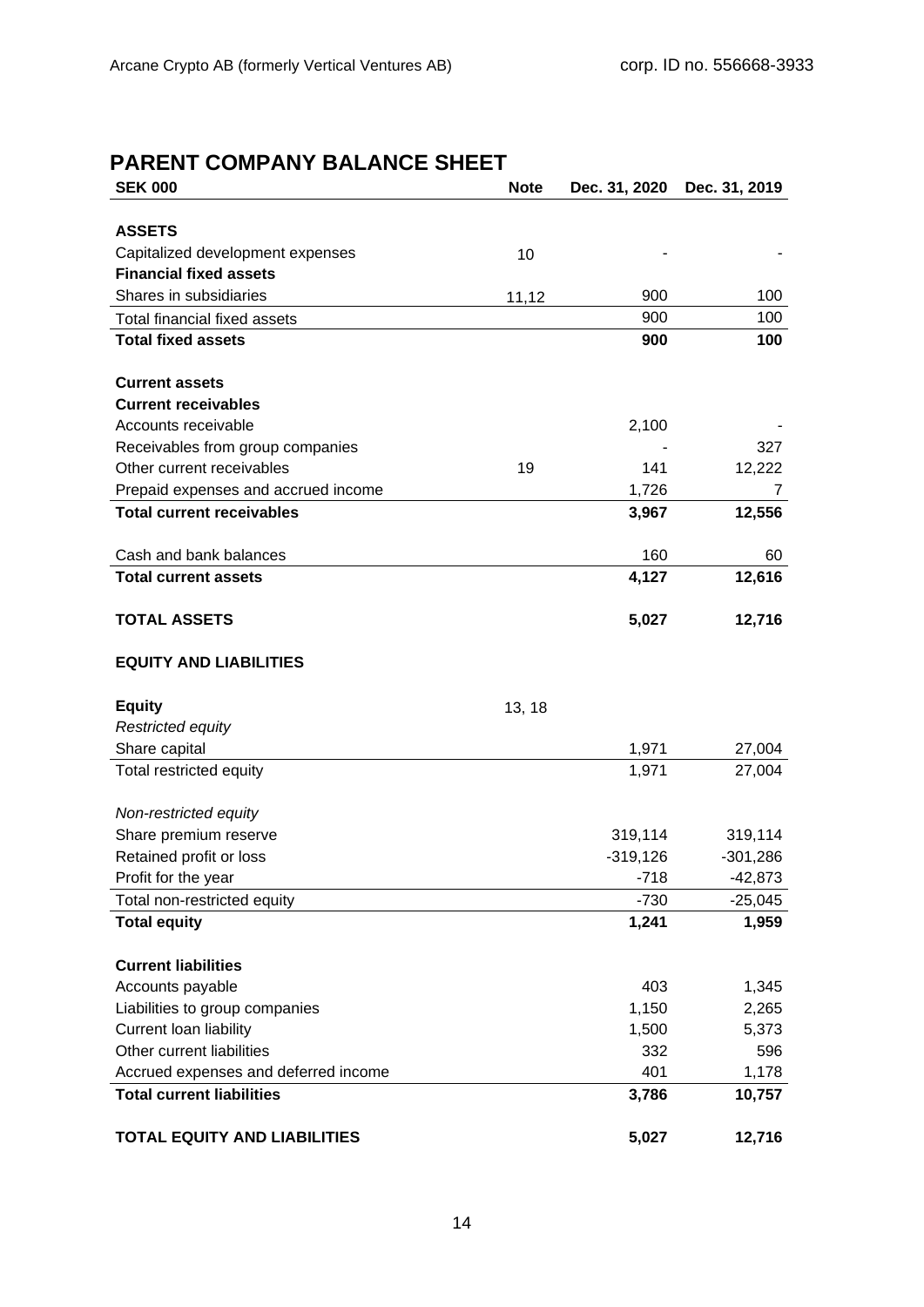# **PARENT COMPANY STATEMENT OF CHANGES IN EQUITY**

| <b>SEK 000</b>               | <b>Restricted</b><br>equity<br>Equity<br>capital | Non-<br>restricted<br>equity<br>Share<br>premium<br>reserve | Other non-<br>restricted<br>equity | <b>Total</b><br>equity |
|------------------------------|--------------------------------------------------|-------------------------------------------------------------|------------------------------------|------------------------|
| <b>Equity, Dec. 31, 2018</b> | 12,952                                           | 315.684                                                     | $-301,286$                         | 27,530                 |
| New share issue              | 14,052                                           | 8,430                                                       |                                    | 22,482                 |
| <b>Issue expenses</b>        |                                                  | $-5,000$                                                    |                                    | $-5,000$               |
| Profit/loss for the year     |                                                  |                                                             | $-42.873$                          | -42,873                |
| <b>Equity, Dec. 31, 2019</b> | 27,004                                           | 319.114                                                     | $-344.159$                         | 1,959                  |
| Reduction of share capital   | $-25,033$                                        | 0                                                           | 25,033                             | $\Omega$               |
| Profit/loss for the year     |                                                  |                                                             | $-718$                             | $-718$                 |
| <b>Equity, Dec. 31, 2020</b> | 1.971                                            | 319.114                                                     | $-319.844$                         | 1,241                  |

# **PARENT COMPANY CASH FLOW STATEMENT**

| <b>SEK 000</b>                                     | <b>Note</b> | Jan. 1, 2020 -<br>Dec. 31, 2020 | Jan. 1, 2019 -<br>Dec. 31, 2019 |
|----------------------------------------------------|-------------|---------------------------------|---------------------------------|
| <b>Operating activities</b>                        |             |                                 |                                 |
|                                                    |             |                                 |                                 |
| Operating profit/loss                              |             | 333                             | $-26,762$                       |
| Adjustments for non-cash items                     |             |                                 | 23,247                          |
| Interest received                                  |             | 0                               | 0                               |
| Interest paid                                      |             | $-184$                          | $-1,977$                        |
| Cash flow from operating activities before changes |             |                                 |                                 |
| in working capital                                 |             | 149                             | $-5,492$                        |
| Increase/decrease in operating receivables         |             | $-2,707$                        | 471                             |
| Increase/decrease in operating liabilities         |             | $-8,627$                        | $-306$                          |
| <b>Cash flow from operating activities</b>         |             | $-11,185$                       | $-5,327$                        |
|                                                    |             |                                 |                                 |
| <b>Investing activities</b>                        | 9           |                                 |                                 |
| Purchase of financial/intangible fixed assets      |             | $-494$                          | $-775$                          |
| Sale of financial fixed assets                     |             | 11,296                          |                                 |
| Cash flow from investing activities                |             | 10,802                          | $-775$                          |
| <b>Financing activities</b>                        |             |                                 |                                 |
| New share issue                                    |             |                                 | 6,199                           |
| Issue expenses                                     |             |                                 | $-115$                          |
| <b>Borrowings</b>                                  |             | 1,500                           | 3,450                           |
| Amortization of loans                              |             | $-1,017$                        | $-3,628$                        |
| <b>Cash flow from financing activities</b>         |             | 483                             | 5,906                           |
| Increase/decrease in cash and cash equivalents     |             | 100                             | $-196$                          |
| Cash and cash equivalents at beginning of year     |             | 60                              | 256                             |
| Cash and cash equivalents at end of year           |             | 160                             | 60                              |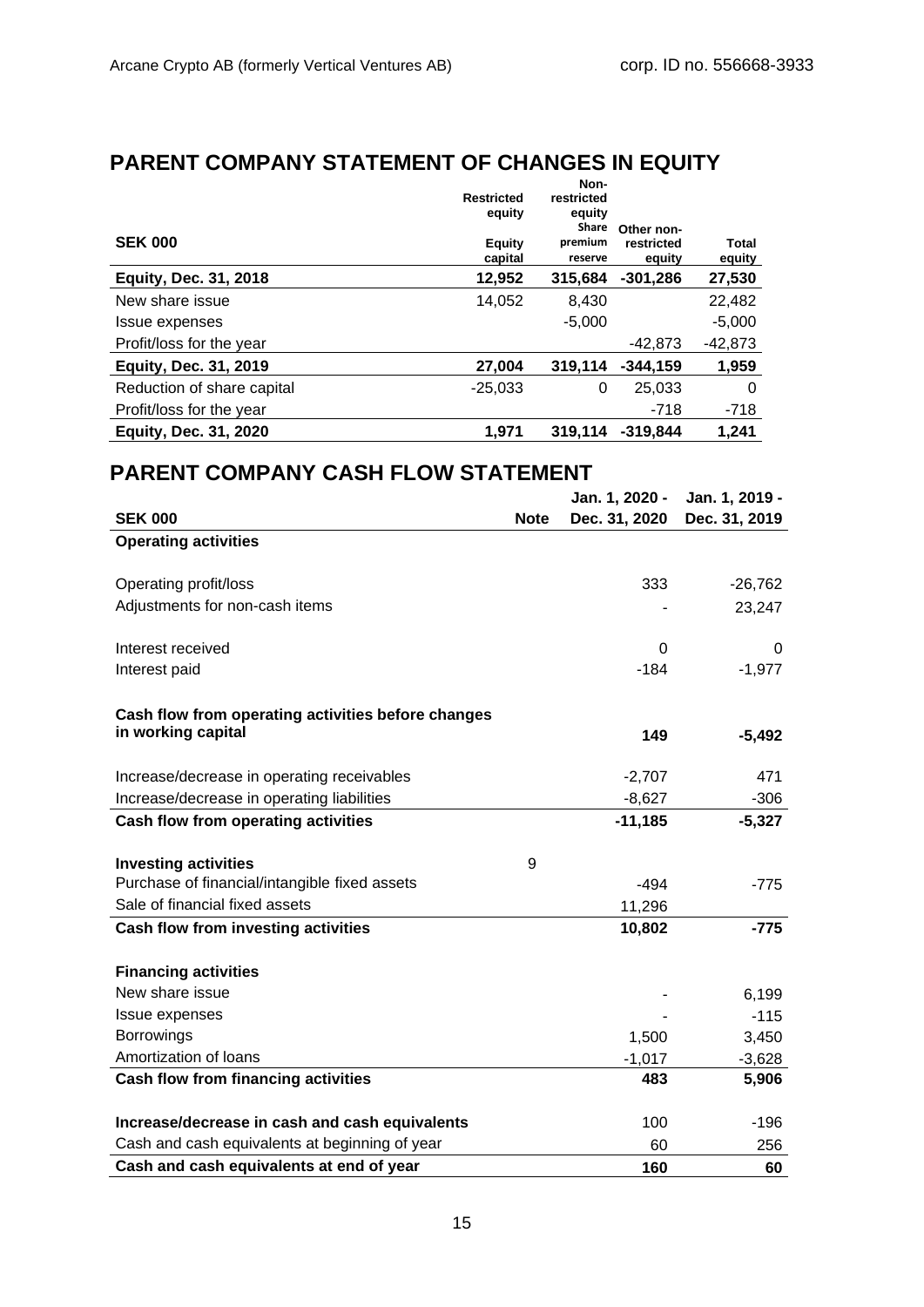# **NOTES ON THE ACCOUNTS**

### Note 1—Accounting and valuation policies

### *The Group's accounting and valuation policies*

The Group applies and complies with accounting policies and valuation rules in accordance with the Swedish Annual Accounts Act and the Swedish Accounting Standards Board's standard BFNAR 2012:1 Annual Accounts and Consolidated Accounts (K3). Certain accounting policies and valuation rules differ for the Parent Company, as stated in Note 1. The accounting policies of the Group and the Parent Company are unchanged from the previous year.

#### *Consolidated accounts*

Vertical Ventures AB (publ) prepares consolidated accounts. Companies where Vertical Ventures holds the majority of the votes at AGMs and companies where Vertical Ventures has, through agreements, a controlling influence, have been classified as subsidiaries and consolidated (see Note 2). Information on group companies is in the note on financial fixed assets. The subsidiaries are included in the consolidated accounts when controlling influence transfers to the Group. They are excluded from the consolidated accounts on the date controlling influence ceases.

The Group's financial statements are prepared in accordance with the purchase method. The date of acquisition is the date on which controlling influence is obtained. Identifiable assets and liabilities are initially measured at fair value at the acquisition date. The minority share of acquired net assets is measured at fair value. Goodwill consists of the difference between the acquired identifiable net assets at the acquisition date and the cost including the value of the minority interest, and is initially measured at cost.

On October 1, 2015, Vertical Ventures AB (publ) (formerly Forstligt Entertainment AB) acquired G3A AB. The acquisition was through the issuance of new shares, when the owners of Wifog AB obtained just under 96 percent of the shares of Vertical Ventures AB (publ). Because in this case, the owner of the acquired company gained a controlling influence over the new group, the transaction has been accounted in accordance with the rules on so-called reverse acquisitions. This means that although Vertical Ventures AB (publ) is the legal Parent Company, the consolidated accounts were prepared from 2015 as if the legal subsidiary Wifog AB were the Parent Company and the acquiring company's assets and liabilities are measured at fair value at the transaction date.

Balances between group companies are eliminated in full.

#### *Foreign currencies*

When currency hedging is not applied, monetary asset and liability items in foreign currency are measured at closing day rates. Transactions in foreign currency are recalculated at the spot rate on the transaction date.

For the measurement of transactions and balance sheet items where currency hedging is applied, see the section on financial instruments, the sub-heading documented hedges of financial liabilities in foreign currency (hedge accounting).

### *Revenues*

#### *Sale of services*

For the sale of services, revenue is recognized when the following criteria are satisfied:

- The economic benefits associated with the transaction are likely to accrue to the company;
- Income can be measured reliably,
- The entity has transferred the material risks and benefits associated with the service to the buyer;
- The company no longer has such involvement in day-to-day management usually associated with ownership and does not exercise any real control over the service sold;
- Expenditure incurred or expected to arise as a result of the transaction can be measured reliably.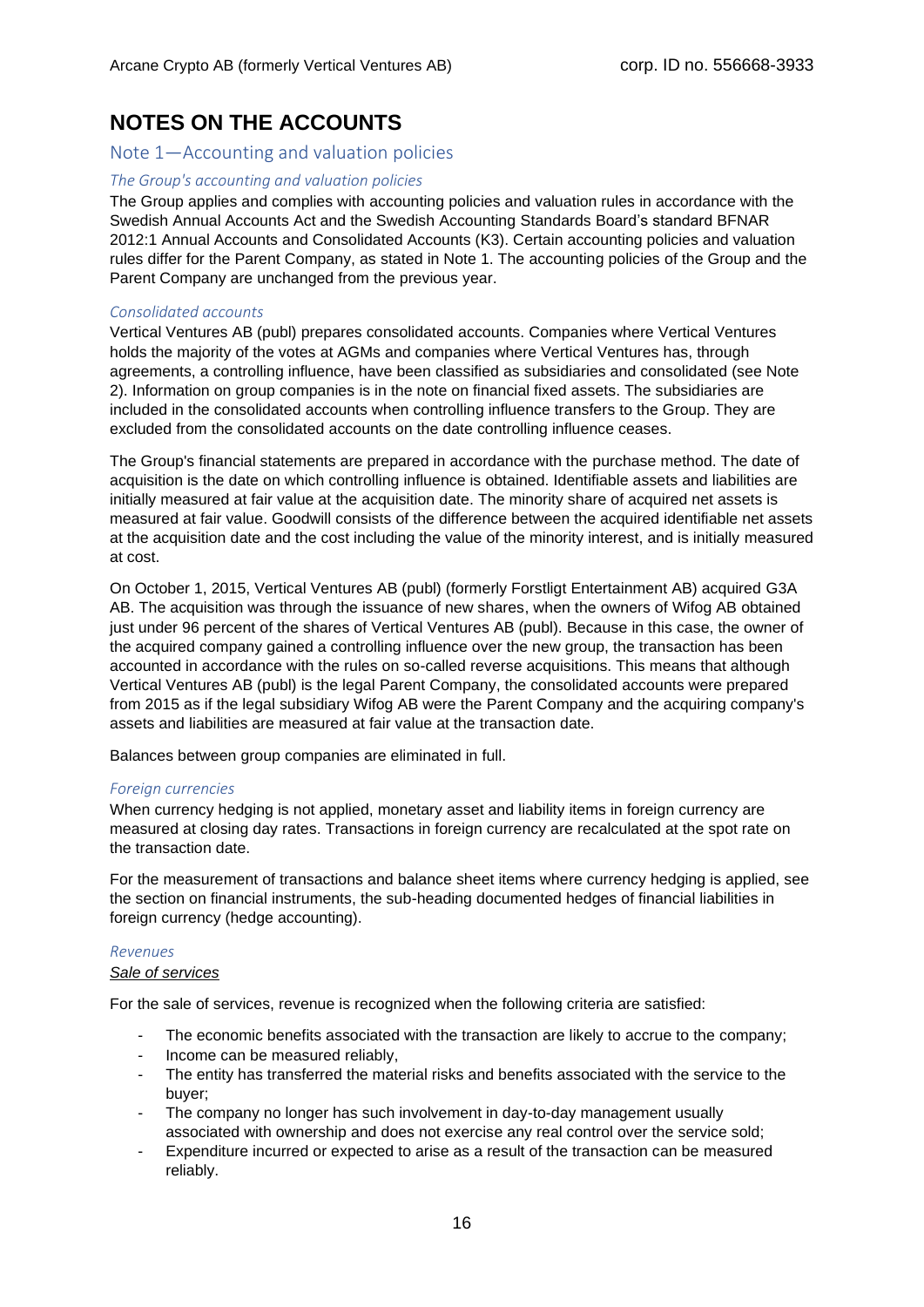#### *Third-party revenue*

*Attributable to divested operations*. In cases where Wifog users generate revenue for the company by consuming advertising, participating in market research, shopping online from stores linked to Wifog network, etc., revenue is recognized once the user has fulfilled their obligations to third parties.

#### *Wifog Plus—prepayment*

*Attributable to divested operations*. In cases where Wifog users purchase Wifog points, which can be used to browse, call, text, etc., their payments are treated as prepayments. Revenue is recognized at the rate at which users consume Wifog points, i.e. the revenue is allocated to the period in which the user generates expenses for the company for consumed Wifog points.

#### *Other types of revenue*

Interest income is recognized in accordance with the effective interest method.

The Other income line shows profit/loss from divestments of operations. The income is recognized as the difference in the group values of the net assets and the purchase consideration expected to be paid.

# *Employee benefits*

#### *Short-term benefits*

Short-term benefits in the Group consist of salary, social security contributions, paid vacation, paid sickness absence, healthcare and bonuses. Short-term benefits are recognized as an expense and a liability when there is a legal or constructive obligation to pay compensation.

#### *Post-employment benefits*

Arcane Group companies have defined contribution pension plans. In defined contribution pension plans, the company makes fixed contributions to another entity and has no legal or constructive obligation to pay anything further, even if the other entity is unable to fulfil its obligation. The Group's profit or loss is charged with expenses as employees' pensionable services are rendered.

#### *Termination benefits*

Termination benefits are payable when any company within the Group decides to terminate employment before the normal date of termination of employment or when an employee accepts an offer of voluntary resignation in exchange for such compensation. If this compensation does not confer any future economic advantage on the entity, a liability and an expense are recognized when the entity has a legal or constructive obligation to provide such compensation. The remuneration is measured at the best estimate of the compensation that would be required to settle the obligation at the reporting date.

#### *Operating leases*

Lease payments are operating and recognized on a straight-line basis over the lease period.

#### *Income taxes*

Current taxes are measured on the basis of the tax rates and tax rules applying on the reporting date. Deferred taxes are measured on the basis of the tax rates and tax rules decided before the reporting date.

No deferred tax liability for temporary differences related to investments in subsidiaries is recognized in the consolidated accounts, as in all cases, the parent can control the timing of reversal of the temporary differences and it is not considered likely that a reversal will take place in the foreseeable future.

Deferred tax assets relating to loss carry-forwards or other future tax deductions are recognized to the extent that the deduction is likely to be offset against surpluses in future taxation.

Receivables and liabilities are net accounted only when there is a legal right of set-off.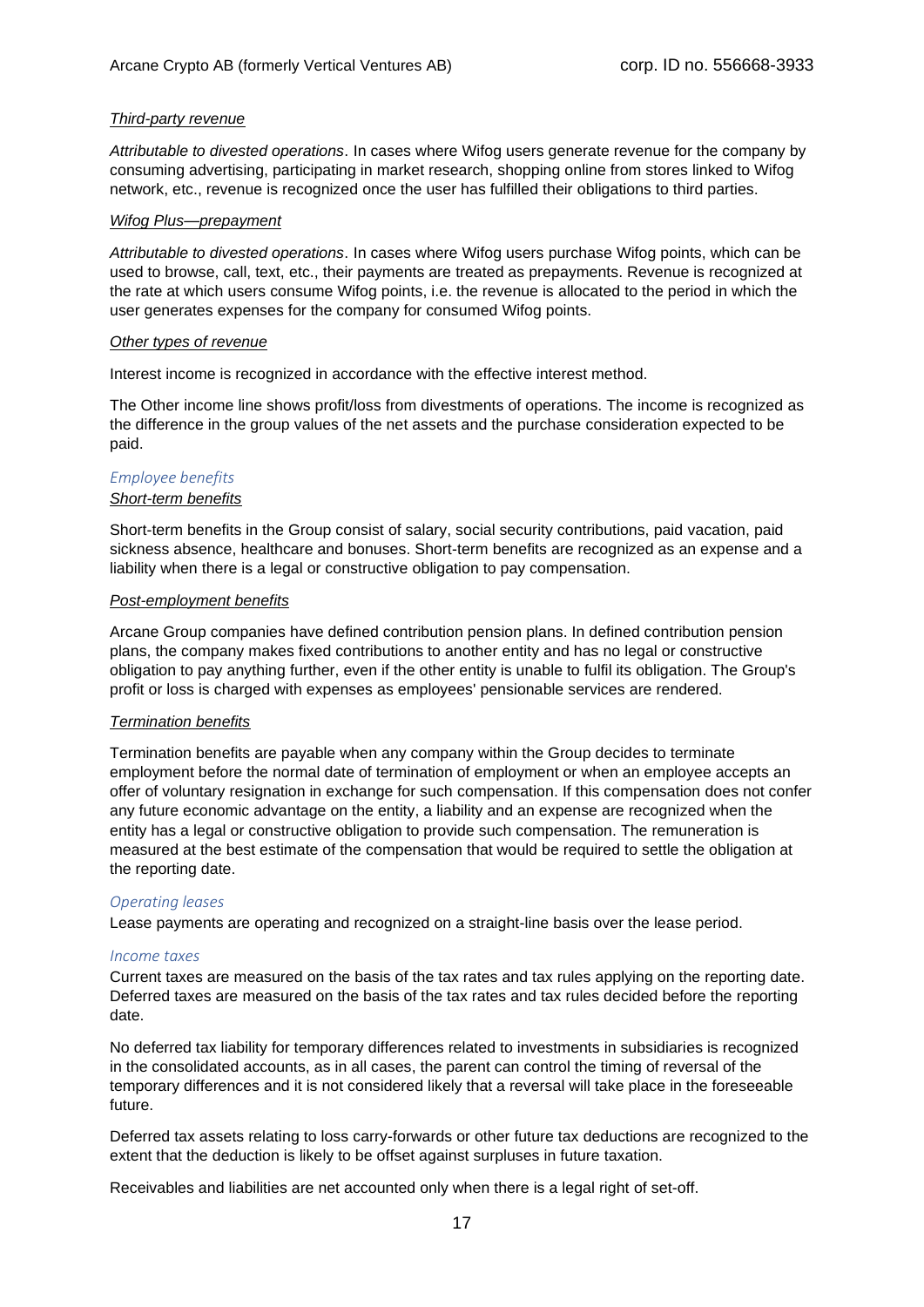Current tax, as well as changes in deferred tax, are recognized in the Income Statement unless the tax is attributable to an event or transaction that is recognized directly in equity. In such cases, the tax effect is also recognized in equity.

#### *Intangible assets*

Intangible fixed assets are recognized at cost less accumulated depreciation/amortization and impairment. The consolidated accounts apply the capitalization model for internally generated intangible assets.

Amortization is on a straight-line basis over estimated useful life. The following amortization percentages are applied:

| Capitalized expenditure for software development | 10% |
|--------------------------------------------------|-----|
| <b>Patents</b>                                   | 10% |

#### *Property, plant and equipment*

Property, plant and equipment is recognized at cost less depreciation. The cost includes expenses directly attributable to purchase of the asset.

Capital gains and capital losses on disposal of a fixed asset are recognized as *Other operating income* and *Other operating expenses* respectively.

Property, plant and equipment is systematically depreciated over the estimated useful life of the asset. When determining the depreciable amount of the assets, the residual value of the asset is taken into account where appropriate. A straight-line depreciation method is used for tangible assets. The following depreciation percentage is applied:

| Equipment | 20% |
|-----------|-----|
|-----------|-----|

### *Impairment of non-financial assets*

When there is an indication that an asset value has decreased, an impairment test is conducted. If the asset's recoverable amount is less than the carrying amount, it is impaired to the recoverable amount. When assessing the need for impairment, assets are grouped at the lowest levels where there are separate identifiable cash flows (cash-generating units). For assets other than goodwill previously impaired, a test for reversal should be conducted at each reporting date.

#### *Financial instruments*

Financial instruments are recognized in accordance with the rules in chapter 11 of K3, which stipulates measurement on the basis of cost.

Financial instruments recognized in the Balance Sheet include securities, accounts receivable and other receivables, accounts payable and loan liabilities. These instruments are recognized in the Balance Sheet when Vertical Ventures becomes party to the instrument's contractual terms.

Financial assets are derecognized from the Balance Sheet when the right to receive cash flows from the instrument has expired or been transferred and the Group has transferred virtually all risks and benefits associated with ownership.

Financial liabilities are derecognized from the Balance Sheet when obligations have been settled or otherwise extinguished.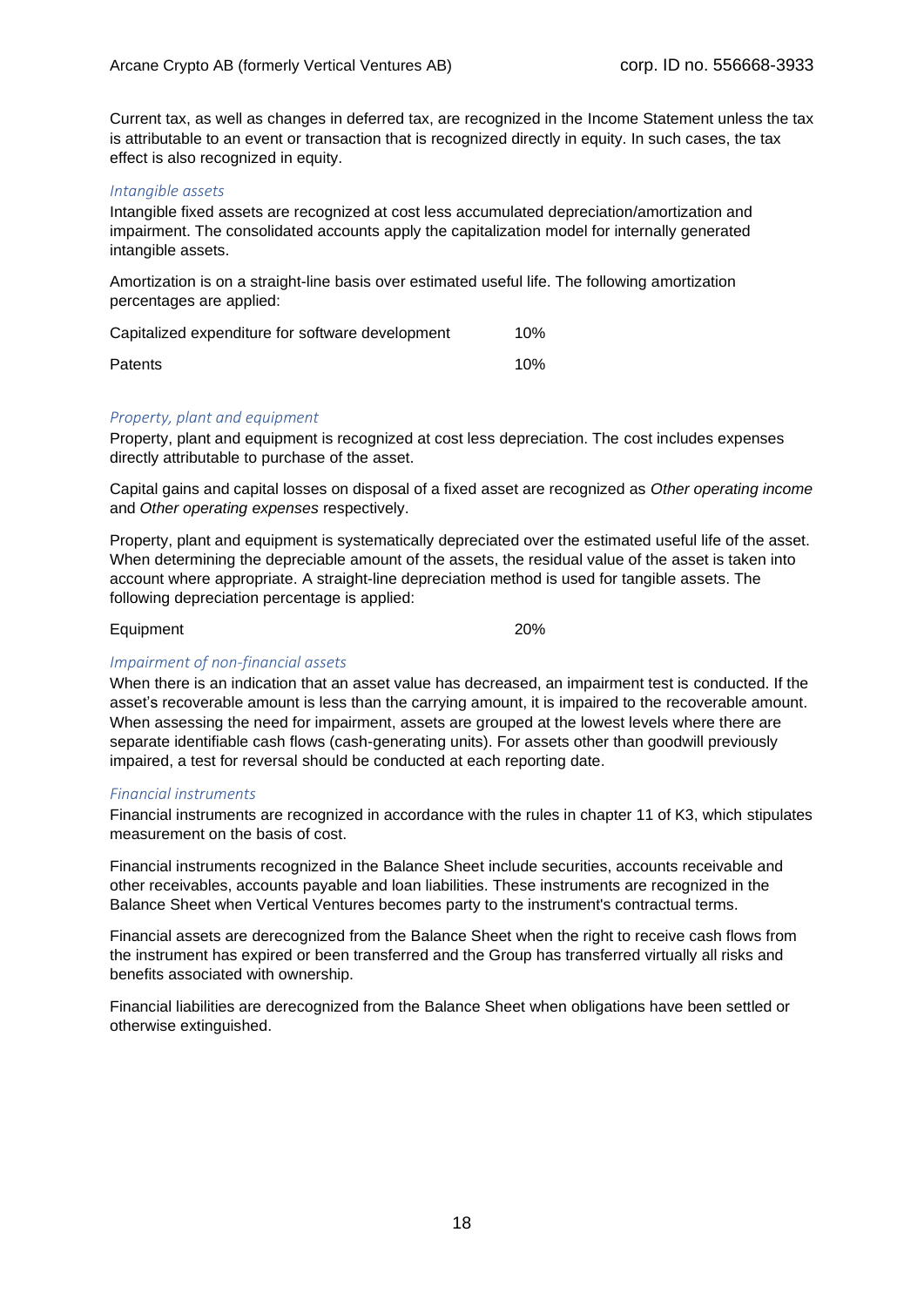#### *Accounts receivable and other receivables*

Receivables are recognized as current assets with the exception of items with maturity more than 12 months after the reporting date, which are classified as fixed assets. Receivables are accounted at the amount expected to be paid after deducting for individually estimated doubtful debt. Receivables that are interest-free or that accrue interest that differ from the market interest rate and have a maturity of over 12 months are recognized at a discounted present value and the change in time value is recognized as interest income in the Income Statement.

#### *Loan liabilities and accounts payable*

Loan liabilities and accounts payable are initially recognized at cost less transaction costs. If the carrying amount differs from the amount to be repaid at maturity, the difference is allocated as an interest expense over the term of the loan by applying the effective interest rate of the instrument. This corresponds at maturity to the carrying amount and the amount to be repaid.

#### *Set-off of financial receivables and financial liabilities*

A financial asset and a financial liability are offset and recognized at a net amount in the Balance Sheet only when legal right of set-off exists, and where a settlement by a net amount is intended, or when a simultaneous disposal of the asset and settlement of the liability is intended.

#### *Impairment test of financial fixed assets*

At each reporting date, Vertical Ventures assesses whether there is any indication of impairment in any financial fixed assets. Impairment is taken if the loss of value is considered permanent. The impairment loss is recognized in the profit or loss item Profit/loss from other securities and receivables that are fixed assets.

The need for impairment is tested individually for shares and units and other individual financial fixed assets that are material. Examples of indications of the need for impairment are negative economic circumstances or unfavorable changes in industry conditions in companies whose shares Wifog has invested in. The impairment of assets measured at amortized cost is calculated as the difference between the carrying amount of the asset and the present value of management's best estimate of future cash flows discounted at the asset's original effective interest rate. For variable rate assets, the current interest rate at the reporting date is used as a discount rate.

#### *Equity*

An increase in equity is recognized in connection with a new issue, when a third party is obliged to transfer cash or other resources to the entity in exchange for issued shares or other equity instruments. An increase in equity should also be recognized if the entity has received cash or other resources before the equity instrument is issued, and no claim can be made against the entity for repayment.

Direct expenditure related to an equity transaction should be recognized as a deductible item from equity.

#### *Convertible loans*

Convertible loans consist of a debt component and an equity component. When the loans were arranged, there is a division between a debt component and an equity component. The amount of the debt has been measured at the fair value of a similar liability that is not entitled to conversion. The remainder has been treated as an option and recognized in equity. The division between the debt and equity components does not change after the initial division has been determined.

In the financial statements prepared after the year when a convertible loan is issued, any difference between the debt component and the amount payable at maturity is recognized systematically as an additional interest expense using the effective interest method.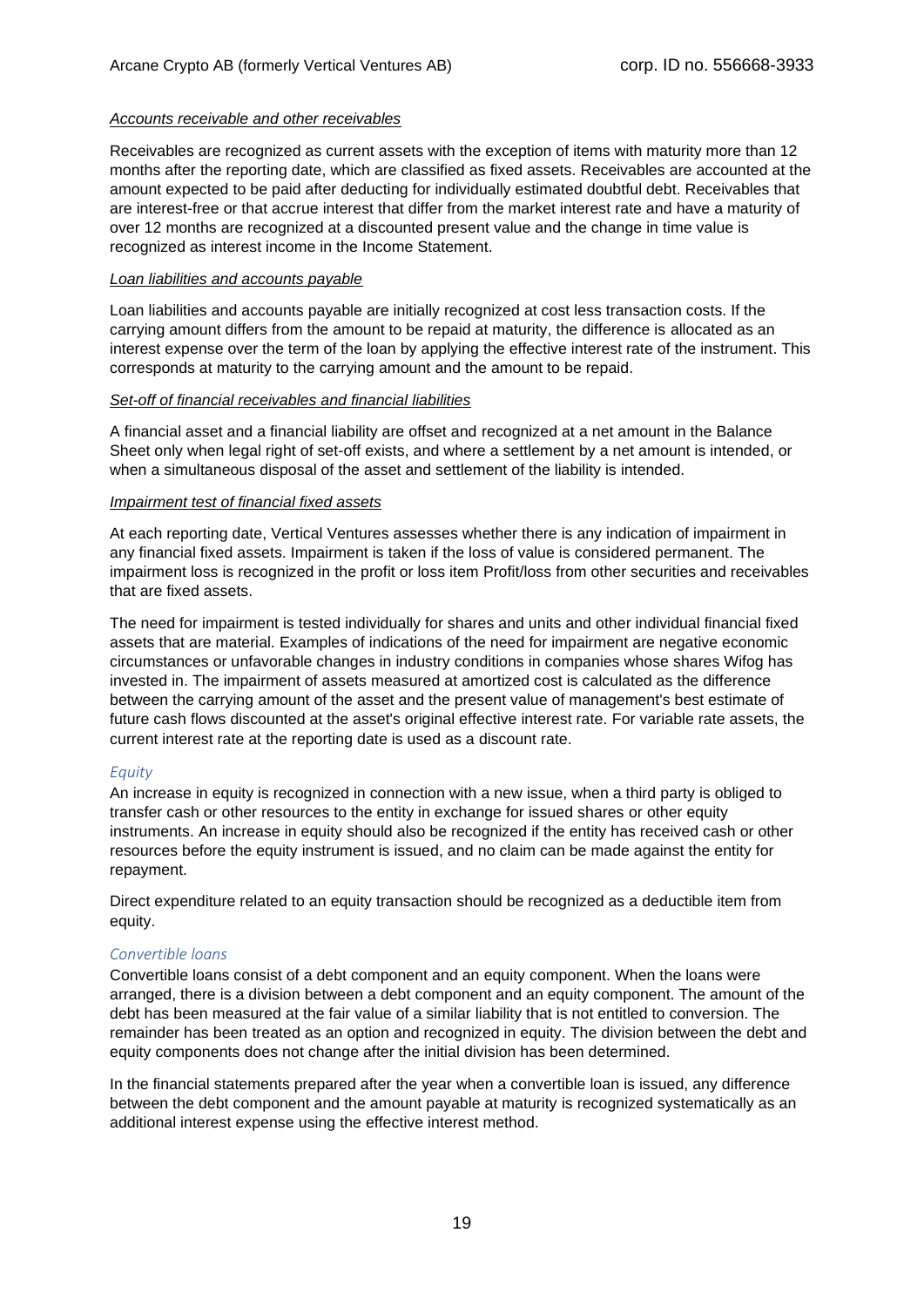#### *Cash Flow Statement*

The Cash Flow Statement is prepared using the indirect method. The accounted of cash flow is limited to transactions that have resulted in payments made or received. In addition to cash reserves, the entity classifies available balances with banks and other credit institutions and short-term liquid investments listed on a marketplace and having a maturity of less than three months from the date of acquisition, as cash and cash equivalents. Blocked funds are not classified as cash and cash equivalents. Changes in blocked funds are reported in investing activities.

#### *Parent Company accounting and valuation policies*

The same accounting and valuation policies are applied in the Parent Company as in the Group, apart from the cases stated below.

#### *Appropriations*

Changes in untaxed reserves are recognized as appropriations in the Income Statement.

Group contributions are recognized as appropriations. However, group contributions paid to a subsidiary are recognized as an increase in the carrying amount of the participation.

#### *Shares and participations in subsidiaries*

Shares and participations in subsidiaries are recognized at cost less any impairment losses. Cost includes the purchase price paid for the shares and cost. Any capital contributions and group contributions are added to the cost when they are made. Dividends from subsidiaries are recognized as revenue.

Impairment is taken if at the reporting date, the shares have a value below cost and the decrease in values can be assumed as permanent. An impairment loss is recognized when the carrying amount of an asset or cash-generating unit exceeds its recoverable amount. An impairment loss is recognized as an expense in the Income Statement.

#### *Equity*

Equity is divided into restricted and non-restricted equity, in accordance with the division stated in the Swedish Annual Accounts Act.

#### *Key performance ratio definitions*

#### *Equity/assets ratio:*

Equity and untaxed reserves (less deferred tax) in relation to total assets.

#### Note 2—Estimates and judgments

Arcane Crypto makes estimates and judgments about the future. The resulting estimates for accounting purposes will, by definition, rarely correspond to actual outcomes. The estimates and assumptions that entail a significant risk of material adjustments to carrying amounts of assets and liabilities in the following year are outlined below.

#### *Deferred tax assets*

The Arcane CryptoGroup has loss carry-forwards of SEK 130.2 million (SEK 127.8 million). The corresponding figure for the Parent Company is SEK 53.4 million (SEK 52.9 million). No deferred tax asset based on these has been capitalized in the Balance Sheet, because the Group's operations do not currently generate a taxable surplus. Arcane Crypto tests the value of the deferred tax asset each year, or when there is an indication that the value in use is less than the deferred tax asset's book value. The value in use is based on the Board of Directors' forecasts of the future. Significant variances from forecasts and actual outcomes may result in a changed assessment of the asset's value.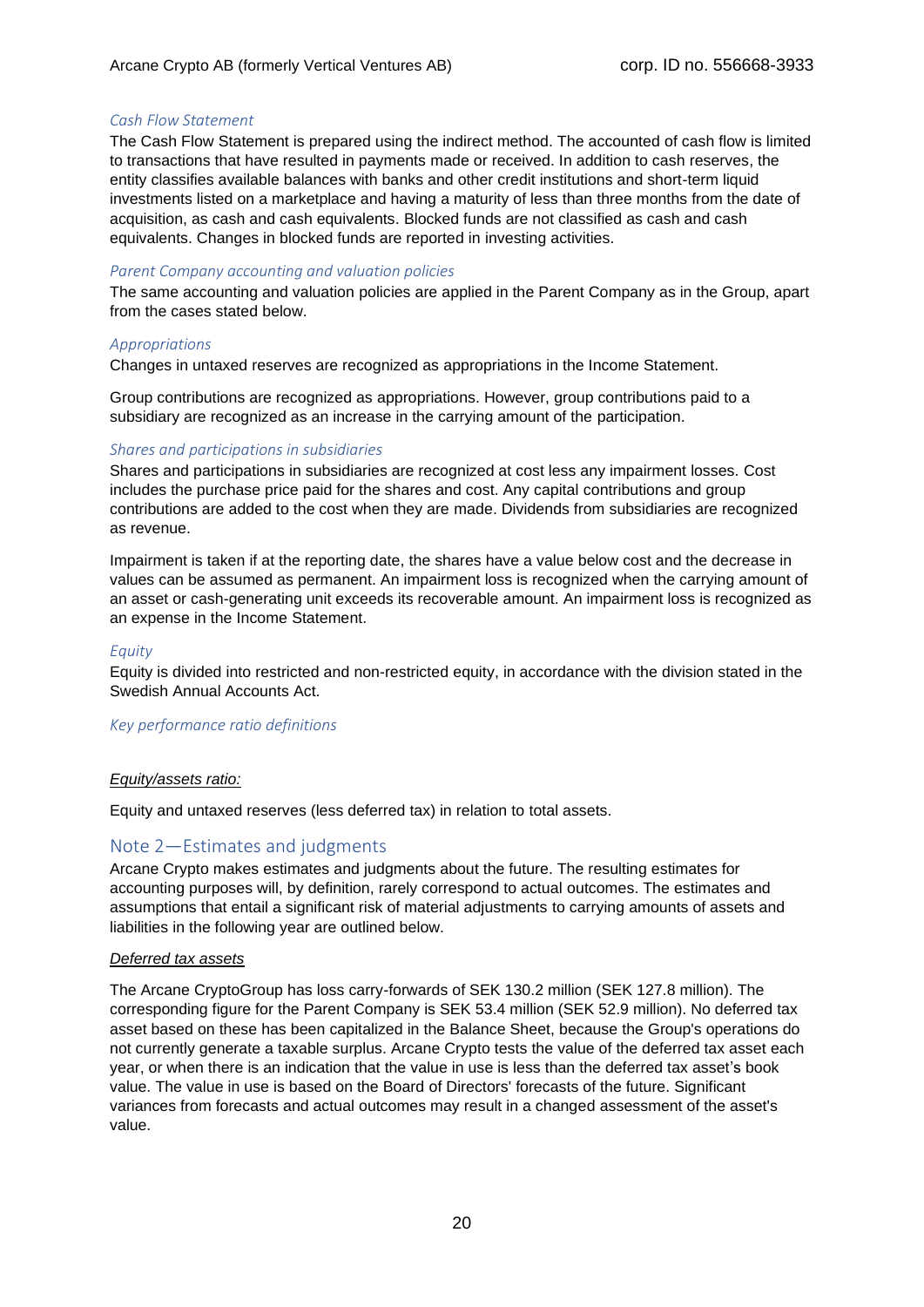# Note 3—Allocation of revenue

| Group                                                                              | 2020   | 2019   |
|------------------------------------------------------------------------------------|--------|--------|
| Net sales:                                                                         |        |        |
| Sales of goods and services, external                                              | 3,002  |        |
| Advertising revenue                                                                |        | 3,111  |
| Cash purchase of Wifog points                                                      |        | 1,373  |
| Market research                                                                    |        | 543    |
| Bonuses on online purchases                                                        |        | 17     |
| <b>Total net sales</b>                                                             | 3,002  | 5,045  |
| Work performed by the company for its own use and                                  |        |        |
| capitalized:                                                                       |        |        |
| Capitalized personnel expenses                                                     |        | 598    |
| Capitalized consulting expenses                                                    |        | 177    |
| Total work performed by the company for its own<br>use and capitalized             |        | 775    |
| Other operating income                                                             |        |        |
| Sale, Wifog Sverige AB                                                             |        | 3,605  |
| Other                                                                              | 6      |        |
| <b>Total other operating income</b>                                                | 6      | 3,612  |
| <b>Total operating income</b>                                                      | 3,008  | 9,432  |
| <b>Parent Company</b>                                                              | 2020   | 2019   |
| Net sales:                                                                         |        |        |
| Sales of goods and services, external                                              | 3,000  |        |
| Sales of goods and services, internal                                              |        | 2,225  |
| <b>Total net sales</b>                                                             | 3,000  | 2,225  |
| Work performed by the company for its own use and                                  |        |        |
| capitalized:                                                                       |        |        |
| Capitalized personnel expenses                                                     |        | 775    |
| Capitalized consulting expenses<br>Total work performed by the company for its own |        |        |
| use and capitalized                                                                |        | 775    |
| <b>Total operating income</b>                                                      | 3,000  | 3,000  |
| of which internal                                                                  |        | 2,225  |
| Note 4-Audit fees                                                                  |        |        |
| Group                                                                              |        |        |
| PwC                                                                                | 2020   | 2019   |
| Auditing                                                                           | $-330$ | $-493$ |
| Auditing in addition to audit                                                      | $-323$ | 0      |
| <b>Total</b>                                                                       | $-653$ | $-493$ |
| <b>Parent Company</b>                                                              |        |        |
| PwC                                                                                | 2020   | 2019   |
|                                                                                    |        |        |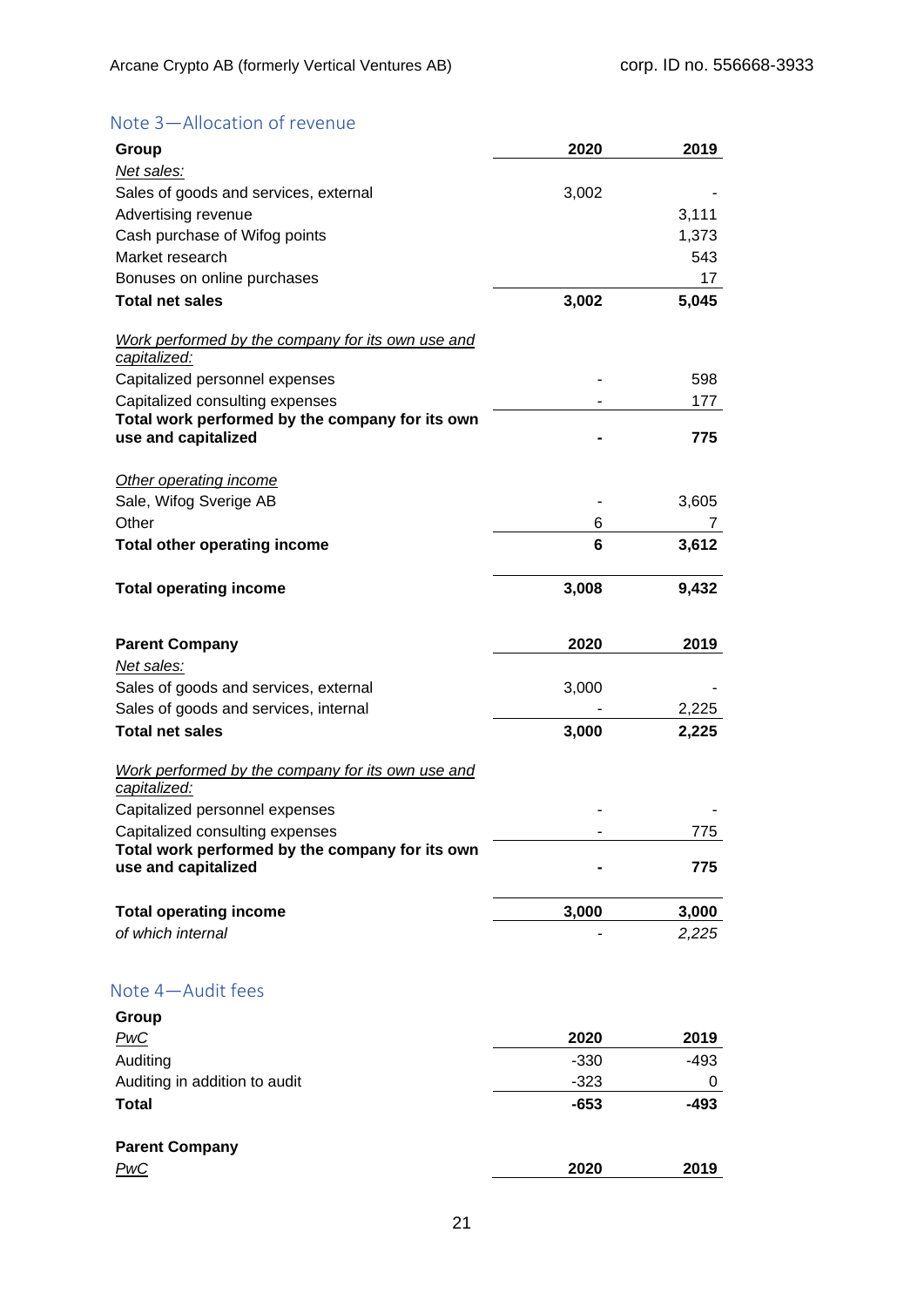| Auditing                      | $-270$ | -423 |
|-------------------------------|--------|------|
| Auditing in addition to audit | $-323$ |      |
| <b>Total</b>                  | -593   | -423 |

### Note 5—Human resources

| Group                       |      |      |
|-----------------------------|------|------|
| Average number of employees | 2020 | 2019 |
| Women                       | ۰    |      |
| Men                         | -    |      |
| <b>Total</b>                | ٠    |      |

#### **Parent Company**

| Average number of employees | 2020           | 2019 |
|-----------------------------|----------------|------|
| Women                       | -              |      |
| Men                         | ۰              |      |
| <b>Total</b>                | $\blacksquare$ |      |

### *Salaries, benefits, social security and pension expenses,*

### *Group and Parent Company*

| Group                                                                                                 | 2020     | 2019     |
|-------------------------------------------------------------------------------------------------------|----------|----------|
| <b>Chief Executive Officer</b>                                                                        | $-75$    | $-635$   |
| <b>Board of Directors</b>                                                                             | $-110$   | $-300$   |
| Other employees                                                                                       | 67       | $-1,633$ |
|                                                                                                       | $-118$   | $-2,568$ |
| Social security expenses according to law and                                                         |          |          |
| agreements                                                                                            | $-67$    | $-663$   |
| Pension expenses                                                                                      | 0        | $-129$   |
| Total salaries, benefits and social security expenses                                                 | $-185$   | $-3,360$ |
| <b>Parent Company</b>                                                                                 | 2020     | 2019     |
| <b>Chief Executive Officer</b>                                                                        | $-75$    | 0        |
| <b>Board of Directors</b>                                                                             | $-110$   | $-300$   |
| Other employees                                                                                       | -6       | 0        |
|                                                                                                       | $-191$   | $-300$   |
| Social security expenses according to law and                                                         |          |          |
| agreements                                                                                            | $-67$    | -94      |
| Pension expenses                                                                                      | $\Omega$ | 0        |
| Total salaries, benefits and social security expenses                                                 | $-258$   | $-394$   |
| Remuneration of senior executives                                                                     |          |          |
|                                                                                                       | 2020     | 2019     |
| Martin Litborn, CEO from August 2018 to December                                                      |          |          |
| 2019<br>Mikael König, Chairman of the Board from July 2018 to                                         |          | $-635$   |
| May 2019                                                                                              |          |          |
|                                                                                                       |          | $-75$    |
| Tommy Carlstedt, Director from October 2019<br>Fredrik Crafoord, Director to June 2019, Chairman from | $-75$    | $-19$    |
| <b>July 2020</b>                                                                                      | $-175$   |          |
| Mattias Spets, Director from June 2018 to September                                                   |          | $-113$   |
| 2019                                                                                                  |          | $-56$    |
|                                                                                                       |          |          |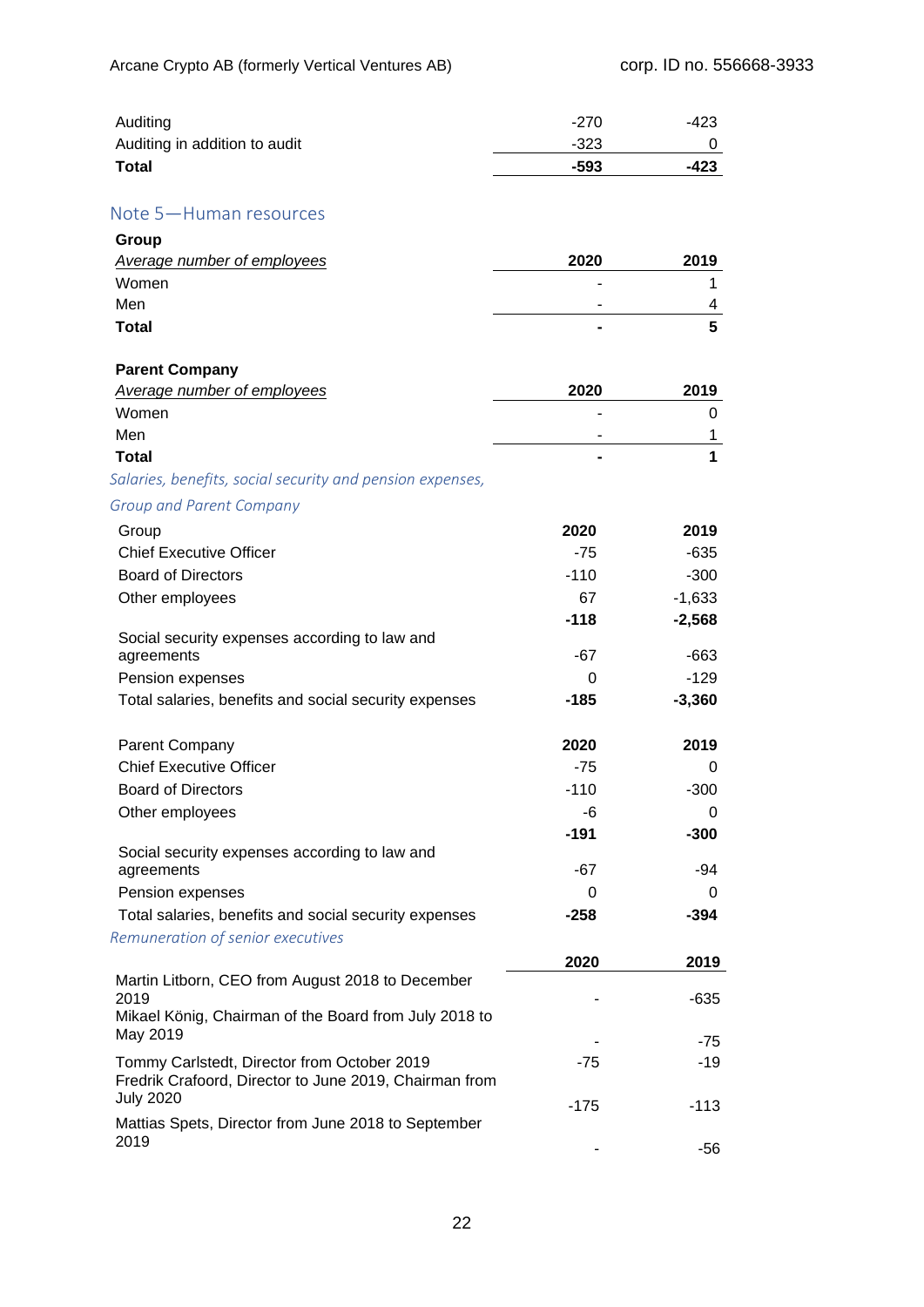Jonas Litborn\*, Director from August 2019 and CEO from January 2020

| ifum January 2020 | 75<br>ж. | 04<br>- 3. |
|-------------------|----------|------------|
| Total             | $-325$   | $-928$     |
|                   |          |            |

\* In addition to a Director's fee of KSEK 75, Jonas Litborn has invoiced KSEK 675 from his company as remuneration for the CEO's contract. There is no severance agreement for the CEO.

#### Note 6—Depreciation and amortization

Amortization of intangible fixed assets in the Group amounts to KSEK 0 (1,915). Impairment of intangible fixed assets in the Group amounts to KSEK 0 (1,684).

### Note 7—Interest income and similar profit/loss items

| <b>Group and Parent Company</b>               |              |      |
|-----------------------------------------------|--------------|------|
| Interest income and similar profit/loss items | 2020         | 2019 |
| Gain on sale of financial fixed assets        | 668          |      |
| Interest                                      | $\mathbf{0}$ |      |
| Total                                         | 668          |      |

### Note 8—Profit/loss from shares and receivables in group companies

| <b>Parent Company</b>                       |      |         |
|---------------------------------------------|------|---------|
| Profit from shares and receivables in group |      |         |
| companies                                   | 2020 | 2019    |
| Impairment of shares of group companies     | ۰    | -17.206 |
| Gain on divestment of subsidiaries          | -    | 1,733   |
| Total                                       |      | -15.473 |

### Note 9—Interest expense and similar profit/loss items

| Group                                          |          |        |
|------------------------------------------------|----------|--------|
| Interest expense and similar profit/loss items | 2020     | 2019   |
| Interest rates                                 | -188     | -646   |
| Loss on sale of financial fixed assets*        | $-1,535$ |        |
| Total                                          | $-1,723$ | -646   |
| <b>Parent Company</b>                          |          |        |
| Interest expense and similar profit/loss items | 2020     | 2019   |
| Interest rates                                 | -185     | $-638$ |
| Loss on sale of financial fixed assets*        | $-1,535$ |        |
| Total                                          | -1.720   |        |

\* The loss on the sale of financial fixed assets relates to the sale of the shares of Transiro received as payment for the sale of Wifog Sverige AB at the end of 2019. During the year, shares of Transiro were also acquired for KSEK 494 , as reported in the Cash Flow Statement. All shares of Transiro had been sold as of the reporting date. Cash flow from the sale of the Transiro shares amounted to SEK 12 million.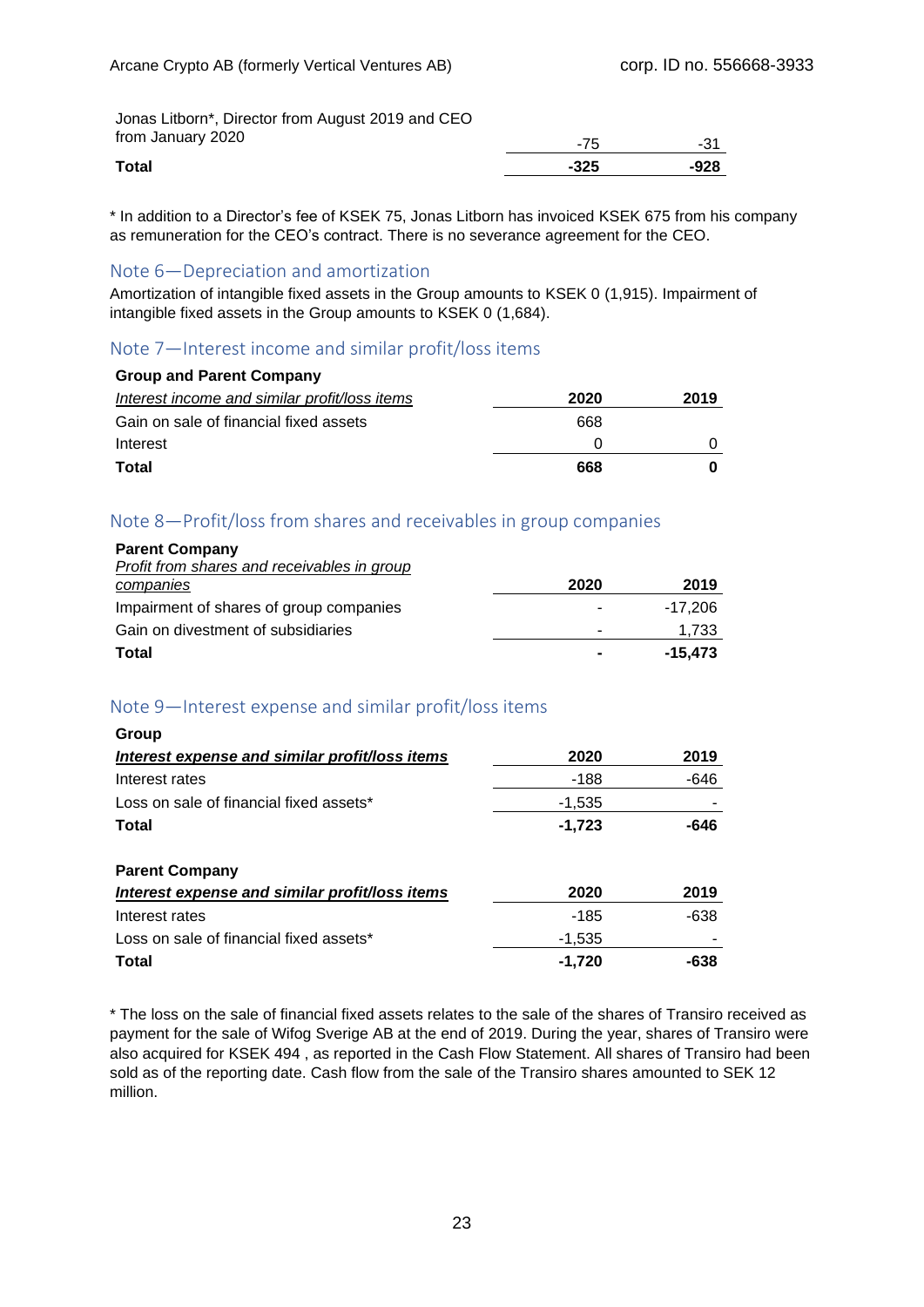# Note 10—Intangible fixed assets

| Group                                                                     |               |               |
|---------------------------------------------------------------------------|---------------|---------------|
| Capitalized expenditure for software development                          | Dec. 31, 2020 | Dec. 31, 2019 |
| Cumulative cost                                                           |               |               |
| Opening cost                                                              |               | 18,069        |
| Reclassifications                                                         |               | 0             |
| Capitalization in the year                                                |               | 775           |
| <b>Sales</b>                                                              |               | $-18,844$     |
| Closing cumulative amortization                                           |               | 0             |
| Cumulative amortization according to plan                                 |               |               |
| Opening amortization according to plan                                    |               | $-5,686$      |
| Reclassification                                                          |               | 0             |
| Amortization for the year according to plan                               |               | $-1,915$      |
| <b>Sales</b>                                                              |               | 7,601         |
| Closing cumulative depreciation                                           |               | 0             |
| Accumulated impairment loss according to plan                             |               |               |
| Opening impairment                                                        |               | 0             |
| Impairment for the year                                                   |               | $-1,684$      |
| <b>Sales</b>                                                              |               | 1,684         |
| Closing accumulated impairment                                            |               | 0             |
| Closing residual value according to plan                                  |               | $\bf{0}$      |
|                                                                           |               |               |
|                                                                           |               |               |
| <b>Parent Company</b><br>Capitalized expenditure for software development | Dec. 31, 2020 | Dec. 31, 2019 |
| Cumulative cost                                                           |               |               |
| Opening cost                                                              |               | 20,828        |
| Purchases in the year                                                     |               | 775           |
| Sales                                                                     |               | $-21,603$     |
| Closing cumulative cost                                                   |               | 0             |
| Cumulative depreciation according to plan                                 |               |               |
| Opening depreciation according to plan                                    |               | 0             |
| Depreciation of the year according to plan                                |               | $-2,989$      |
| Sales                                                                     |               | 2,989         |
| Closing cumulative depreciation                                           |               | 0             |
| Accumulated impairment loss according to plan                             |               |               |
| Opening impairment                                                        |               | 0             |
| Impairment loss for the year                                              |               | $-9,000$      |
| <b>Sales</b>                                                              |               | 9,000         |
| Closing accumulated impairment                                            |               | 0             |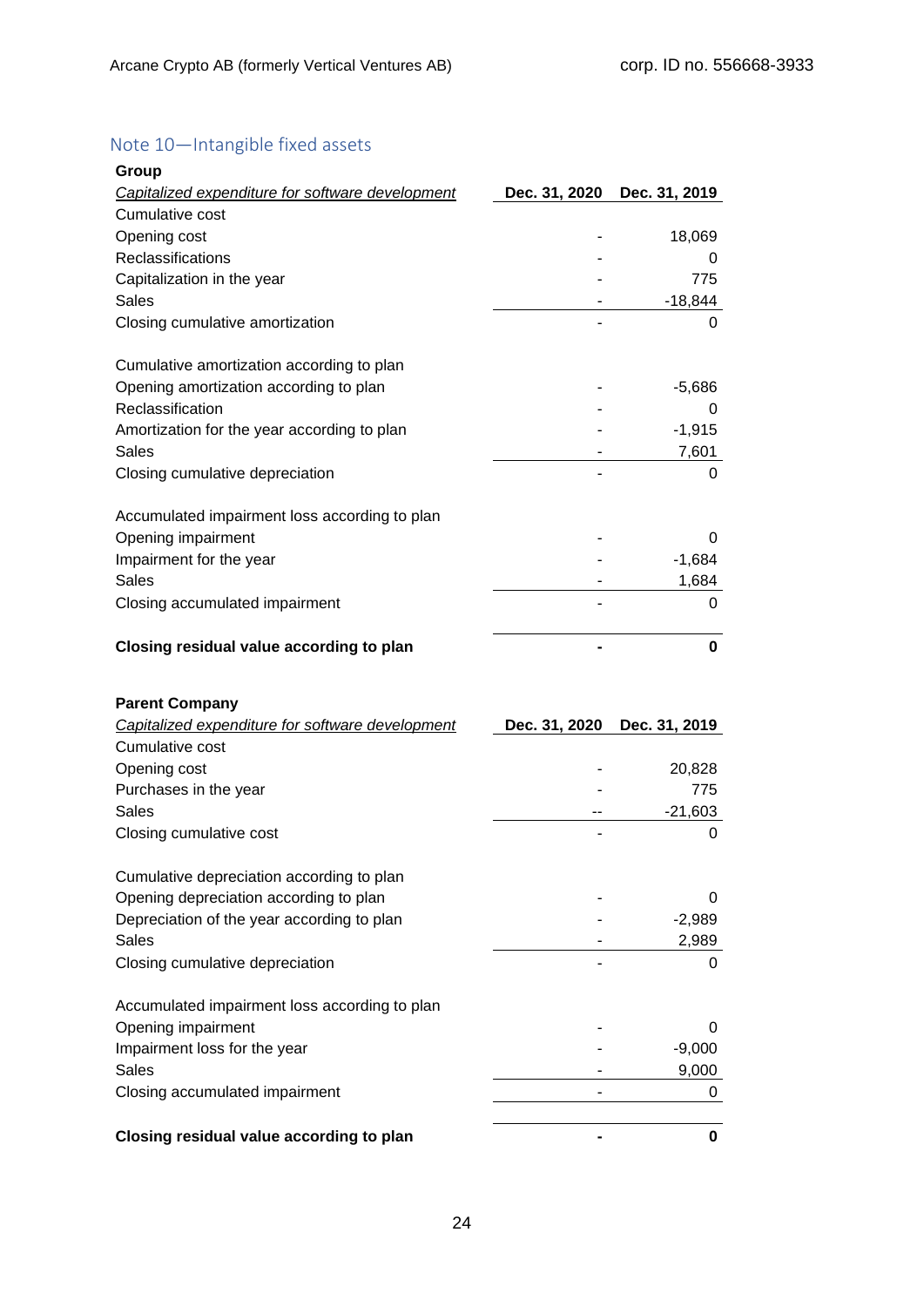# Note 11—Financial fixed assets

| Parent                                  |               |               |
|-----------------------------------------|---------------|---------------|
| <b>Shares in group companies</b>        | Dec. 31, 2020 | Dec. 31, 2019 |
| Opening cost                            | 199,344       | 198,994       |
| Purchases                               |               | 50            |
| Shareholders' contributions paid        | 800           | 10,567        |
| Sales                                   |               | $-10,267$     |
| Closing cumulative cost                 | 200,144       | 199,344       |
| <i>Impairment losses</i>                |               |               |
| Opening impairment                      | $-199,244$    | $-182,038$    |
| Impairment of shares of group companies |               | $-17,206$     |
| Closing accumulated impairment          | $-199,244$    | $-199,244$    |
| <b>Closing carrying amount</b>          | 900           | 100           |

## Note 12—Shares In group companies

|                | Prop. of     | Prop. of | Number of   |             |             |
|----------------|--------------|----------|-------------|-------------|-------------|
| <b>Parent</b>  | equity       | vote     | shares/     | <b>Book</b> | <b>Book</b> |
|                |              |          |             | value,      | value,      |
|                |              |          | Prop.       | 2020        | 2019        |
| G3A AB         | 99.3%        | 99.3%    | 508,905,810 | 850         | 50          |
| Savey Int AB   | 100.0%       | 100.0%   | 50.000      | 50          | 50          |
|                |              |          |             |             |             |
| Directly owned | Corp. ID no. |          | <b>Seat</b> |             |             |
| G3A AB         | 556572-4621  |          | Stockholm   |             |             |
| Savey Int AB   | 559107-2847  |          | Stockholm   |             |             |

### Note 13—Equity

### **Share**

|                            | Date          | Quota<br>value | Change in no.<br>of shares | Total no. of<br>shares | <b>Issue price</b> | Change in<br>share capital | <b>Total share</b><br>capital |
|----------------------------|---------------|----------------|----------------------------|------------------------|--------------------|----------------------------|-------------------------------|
| Reduction of share capital | Jul. 13, 2013 | 0.0095         | $\Omega$                   | 52,469,142             |                    | $-51,969,142$              | 500,000                       |
| Non-cash issue             | Oct. 15, 2015 | 0.0095         | 1,227,963,152              | 1,280,432,294          | 0.125              | 11,701,765                 | 12,201,765                    |
| Reverse share split        | Oct. 15, 2015 | 1.9095         | $-1,274,030,133$           | 6,402,161              |                    |                            | 12,201,765                    |
| Non-cash issue             | Jun. 29, 2015 | 1.9095         | 218,961                    | 6,621,122              | 6.2                | 417,314                    | 12,619,079                    |
| Non-cash issue             | Aug. 18, 2016 | 1.9095         | 841                        | 6,621,963              | 6.2                | 1,603                      | 12,620,682                    |
| New share issue            | Nov. 22, 2016 | 1.9095         | 1,500,000                  | 8,121,963              | 6.2                | 2,858,823                  | 15,479,505                    |
| New share issue            | Dec. 12, 2017 | 1.9095         | 12,000,000                 | 20,121,963             | 2.5                | 22,870,584                 | 38,350,089                    |
| New share issue            | Jan. 25, 2018 | 1.9095         | 923,800                    | 21,045,763             | 2.5                | 1,760,654                  | 40,110,743                    |
| New share issue            | Mar. 12, 2018 | 1.9095         | 3,000,000                  | 24,045,763             | 2.5                | 5,717,646                  | 45,828,389                    |
| Reduction of share capital | Jun. 26, 2018 | 0.05           | $\Omega$                   | 24,045,763             |                    | $-44,626,101$              | 1,202,288                     |
| New share issue            | Jun. 26, 2018 | 0.05           | 160,000,000                | 184,045,763            | 0.1                | 8,000,000                  | 9,202,288                     |
| New share issue            | Aug. 31, 2018 | 0.05           | 75,000,000                 | 259,045,763            | 0.2                | 3,750,000                  | 12,952,288                    |
| New share issue            | Feb. 27, 2019 | 0.05           | 215,426,118                | 474,471,881            | 0.08               | 10,771,306                 | 23,723,594                    |
| New share issue            | Mar. 8, 2019  | 0.05           | 28,100,520                 | 502,572,401            | 0.08               | 1,405,026                  | 25,128,620                    |
| New share issue            | Mar. 11, 2019 | 0.05           | 25,000,000                 | 527,572,401            | 0.08               | 1,250,000                  | 26,378,620                    |
| New share issue            | Mar. 29, 2019 | 0.05           | 12,500,000                 | 540,072,401            | 0.08               | 625,000                    | 27,003,620                    |
| Reduction of share capital | Feb. 7, 2020  | 0.00365        | $\mathbf{0}$               | 540,072,401            |                    | $-25,033,045$              | 1,970,575                     |

| <b>Average number of shares</b> | 2019        | 2019        |
|---------------------------------|-------------|-------------|
| before dilution                 | 540.072.401 | 492.669.279 |
| after dilution                  | 540.072.401 | 492.669.279 |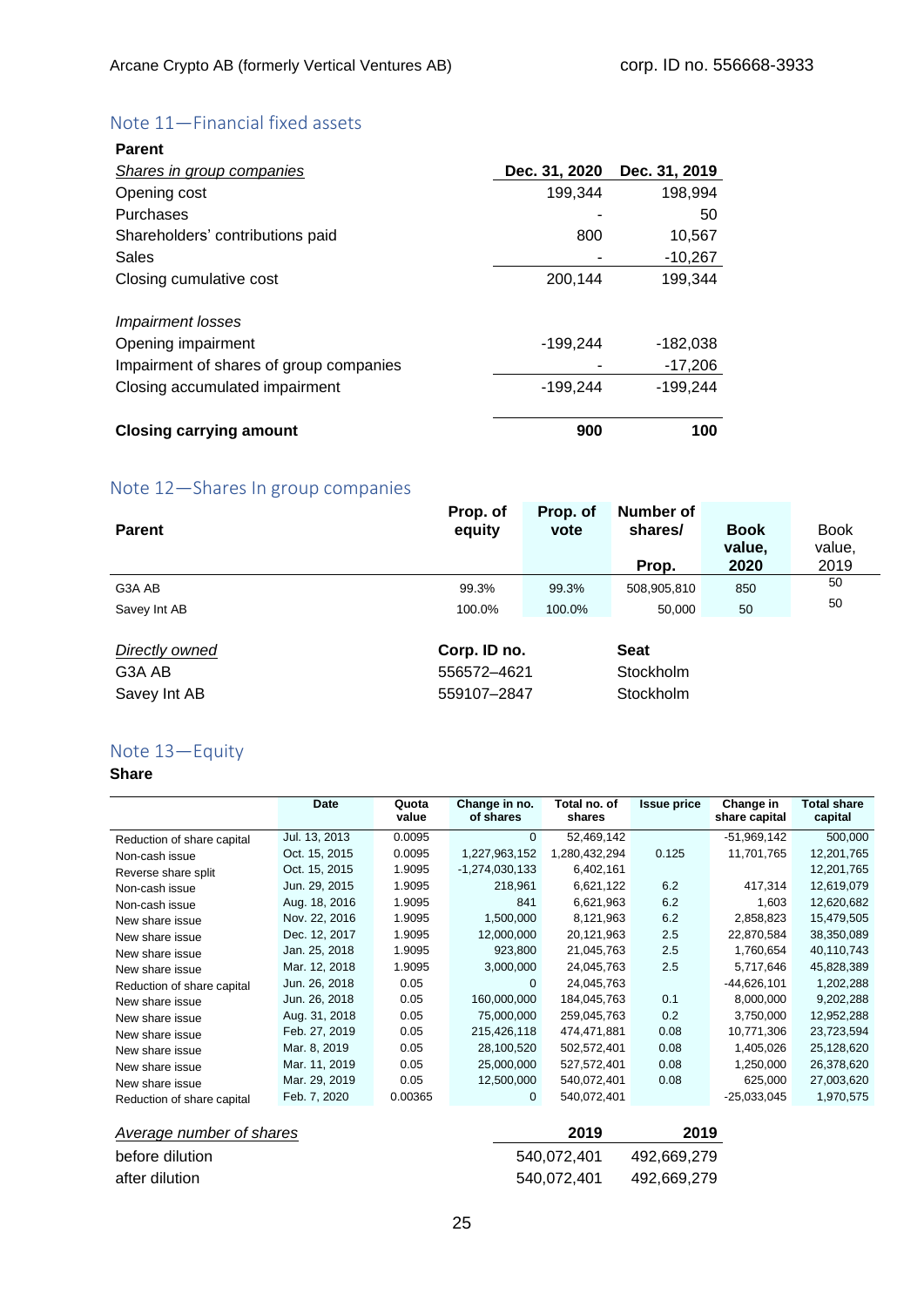At the reporting date, the total number of shares is 540,072,401. The shares are traded under the ticker ARCANE with ISIN code SE0007614722. The company's shares trade on Nasdaq First North. Mangold Fondkommission AB, tel. +46 (0)8 503 01550, is the company's Certified Adviser.

#### *Proposed appropriation of profit/loss*

The following funds are available to the Annual General Meeting:

| Share premium reserve                                                            |            | 319,114,935    |
|----------------------------------------------------------------------------------|------------|----------------|
| Profit/loss brought forward                                                      |            | $-319,126,665$ |
| Profit/loss for the year                                                         |            | $-718,185$     |
|                                                                                  | <b>SEK</b> | - 729,915      |
| The Board of Directors proposes that<br>these funds are appropriated as follows: |            |                |
| Carried forward                                                                  |            | - 729,915      |
|                                                                                  | <b>SEK</b> | - 729,915      |
| Note 14 – Deferred taxes                                                         |            |                |

### Note 14—Deferred taxes

Tax loss carry-forwards in the Group amount to SEK 130.2 (127.8) million, and in the Parent Company, SEK 53.4 (52.7) million. All loss carry-forwards relate to unused deficits in Sweden. Deferred tax assets are not capitalized in the Balance Sheet because the Group's operations do not currently generate taxable surpluses.

### Note 15—Pledged assets and contingent liabilities

| 2020                     | 2019 |
|--------------------------|------|
| -                        | 50   |
| $\overline{\phantom{a}}$ | 50   |
|                          |      |

### Note 16—Purchases and sales within group companies

For the Parent Company, 0 percent (8 percent) of purchases and 0 percent (100 percent) of sales relate to other companies in the Group.

### Note 17—Related party transactions

Loans totaling SEK 0.5 million have been raised to finance working capital from Crafoord Capital Partners AB, of which Fredrik Crafoord, former Chairman of the Board, is the Principal. The loans accrue market interest, currently 1 percent per month, and expire on May 1, 2021.

The sale of Wifog Sverige AB to Transiro Int. has been treated as a related party transaction, and accordingly, was approved by Extraordinary General Meetings of Vertical Ventures and Transiro Int. Vertical Ventures held its EGM on November 21, 2019. Payment for Wifog Sverige AB was at the beginning of 2020 through 100,000,000 newly issued shares of Transiro Int AB as consideration. All shares were sold as of December 31, 2020.

Former CEO Jonas Litborn invoiced the company SEK 675,000 for his services in 2020, through his company Fortic AB.

#### Note 18—Stock option programs

As of December 31, 2020, the companies have no incentive programs for the Company's key employees. In 2019, 250,000 options expired without being subscribed.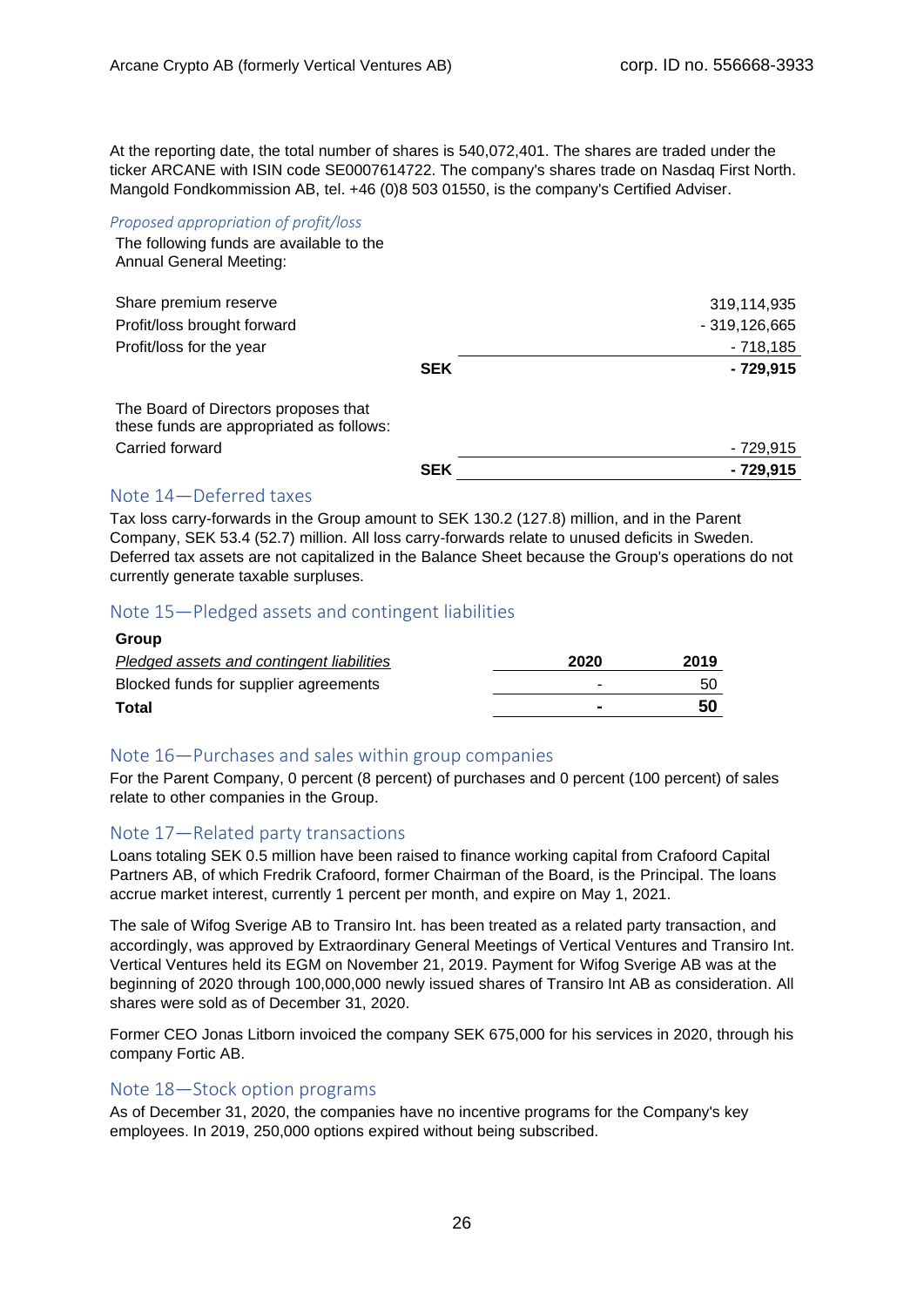### Note 19—Other current receivables

| Group                     |      |        |
|---------------------------|------|--------|
| Other current receivables | 2020 | 2019   |
| Vendor receivables*       |      | 12,000 |
| Other receivables         | 155  | 316    |
| <b>Total</b>              | 155  | 12,316 |
| <b>Parent Company</b>     |      |        |
| Other current receivables | 2020 | 2019   |
| Vendor receivables*       |      | 12,000 |
| Other receivables         | 141  | 222    |
| Total                     | 141  | 12,222 |

\* Vendor receivables are from the business divestment that was settled with shares of Transiro Int AB in early-2020.

### Note 20—Events after the end of the financial year

An EGM was held on January 11, 2021 where:

- The EGM resolved to adopt new Articles of Association.
- The EGM approved the acquisition of all the shares of Arcane Crypto AS.
- The EGM resolved on the election of Jonatan Raknes, Viggo Leisner, Kristian Kirkegaard and Anna Svahn as Directors for the period until the next AGM, and the election of Jonatan Raknes as Chairman of the Board. The new Board of Directors replaces Fredrik Crafoord, Jonas Litborn and Tommy Carlstedt, who have made their seats on the Board available.
- The EGM resolved to authorize the Board of Directors to issue shares, warrants and/or convertibles. Payment may be made in cash, in kind, by set-off or subject to other conditions. The number of shares of the company may be increased by a maximum of 2,500,000,000 under this authorization.
- The purchase consideration for the Arcane transaction amounts to SEK 326,651,900, and the acquisition was settled through a new issue of 7,258,931,122 new shares of the Company at a subscription price of SEK 0.045 per share (the "Remuneration Shares"). The terms and conditions of the issue of Remuneration Shares, which are for shareholders of Arcane Crypto AS, are stated in the notice convening the EGM that approved the Arcane transaction.

The new Board of Directors elected at the EGM took up office on 14 January2021, at the same time as the new shares were registered at the Swedish Companies Registration Office, whereupon Torbjørn Bull Jenssen was immediately appointed CEO of the Company.

Vertical Ventures AB's corporate name-change to Arcane Crypto AB was registered, and the first day of trading under the new name was February 5, 2021.

The acquisition of Arcane Crypto AS is treated as a reverse acquisition, with the acquisition price determined by the latest market price for payment. On completion, the market price of Vertical Ventures' share on January 11, 2021 was SEK 0.235 per share, corresponding to an acquisition price of SEK 1,832,765,828. The total market capitalization of Vertical Ventures as of January 11, 2021 was SEK 126,917,014. The transaction is recognized as a reverse acquisition in the consolidated accounts, and Vertical Ventures considered as the acquired entity. The price for Arcane Crypto to acquire Vertical Ventures is equal to the market capitalization of Vertical Ventures on the transaction date.

Arcane Crypto AS ("Arcane") increases its ownership in Puremarkets Ltd. ("Puremarkets") to 37.5 percent, from 35 percent.

Arcane Crypto has signed a conditional SPA to acquire Kaupang Krypto AS.